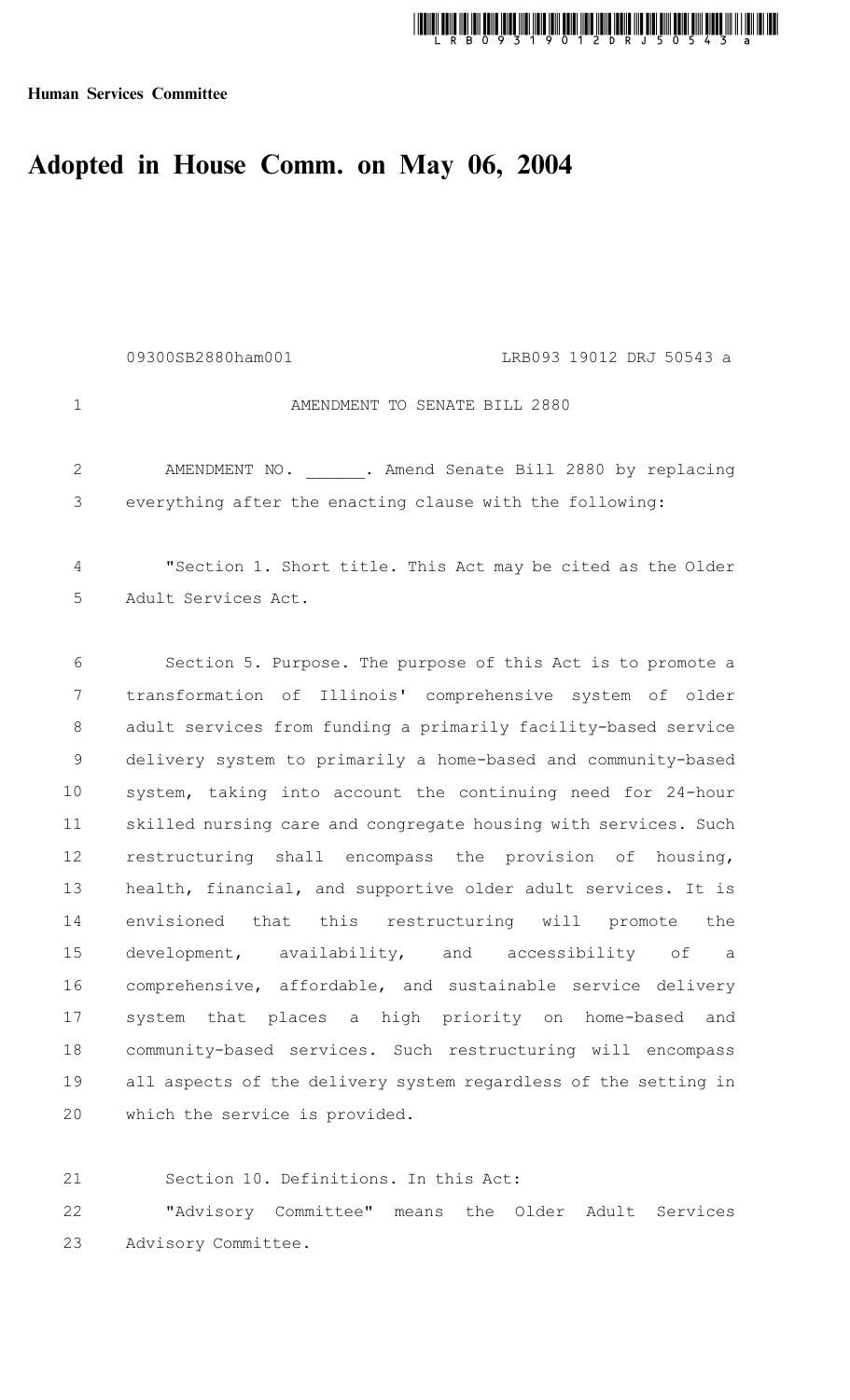"Certified nursing home" means any nursing home licensed under the Nursing Home Care Act and certified under Title XIX of the Social Security Act to participate as a vendor in the medical assistance program under Article V of the Illinois Public Aid Code. 1  $\mathcal{P}$ 3 4 5

"Comprehensive case management" means the assessment of needs and preferences of an older adult at the direction of the older adult or the older adult's designated representative and the arrangement, coordination, and monitoring of an optimum package of services to meet the needs of the older adult. 6 7 8 9 10

"Consumer-directed" means decisions made by an informed older adult from available services and care options, which may range from independently making all decisions and managing services directly to limited participation in decision-making, based upon the functional and cognitive level of the older adult. 11 12 13 14 15 16

"Coordinated point of entry" means an integrated access point where consumers receive information and assistance, assessment of needs, care planning, referral, assistance in completing applications, authorization of services where permitted, and follow-up to ensure that referrals and services are accessed. 17 18 19 20 21 22

"Department" means the Department on Aging, in collaboration with the departments of Public Health and Public Aid and other relevant agencies and in consultation with the Advisory Committee, except as otherwise provided. 23  $24$ 25 26

"Departments" means the Department on Aging, the departments of Public Health and Public Aid, and other relevant agencies in collaboration with each other and in consultation with the Advisory Committee, except as otherwise provided. 27 28 29 30

"Family caregiver" means an adult family member or another individual who is an uncompensated provider of home-based or community-based care to an older adult. 31 32 33

"Health services" means activities that promote, maintain,

34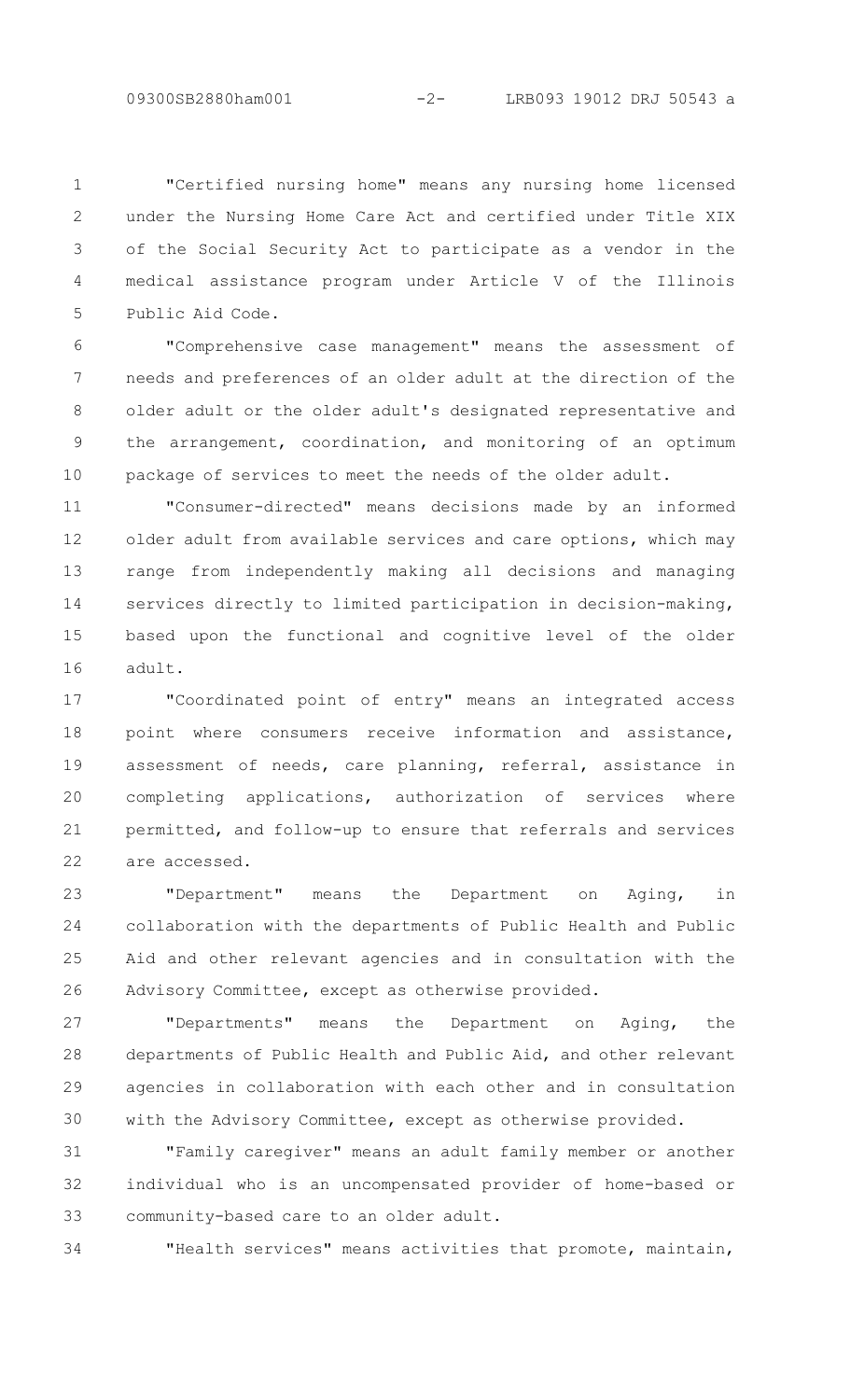improve, or restore mental or physical health or that are palliative in nature. 1 2

"Older adult" means a person age 60 or older and, if appropriate, the person's family caregiver. 3 4

"Person-centered" means a process that builds upon an older adult's strengths and capacities to engage in activities that promote community life and that reflect the older adult's preferences, choices, and abilities, to the extent practicable. 5 6 7 8 9

"Priority service area" means an area identified by the Departments as being less-served with respect to the availability of and access to older adult services in Illinois. The Departments shall determine by rule the criteria and standards used to designate such areas. 10 11 12 13 14

"Priority service plan" means the plan developed pursuant to Section 25 of this Act. 15 16

17

"Provider" means any supplier of services under this Act.

"Residential setting" means the place where an older adult lives. 18 19

"Restructuring" means the transformation of Illinois' comprehensive system of older adult services from funding primarily a facility-based service delivery system to primarily a home-based and community-based system, taking into account the continuing need for 24-hour skilled nursing care and congregate housing with services. 20 21 22 23 24 25

"Services" means the range of housing, health, financial, and supportive services, other than acute health care services, that are delivered to an older adult with functional or cognitive limitations, or socialization needs, who requires assistance to perform activities of daily living, regardless of the residential setting in which the services are delivered. 26 27 28 29 30 31

"Supportive services" means non-medical assistance given over a period of time to an older adult that is needed to compensate for the older adult's functional or cognitive 32 33 34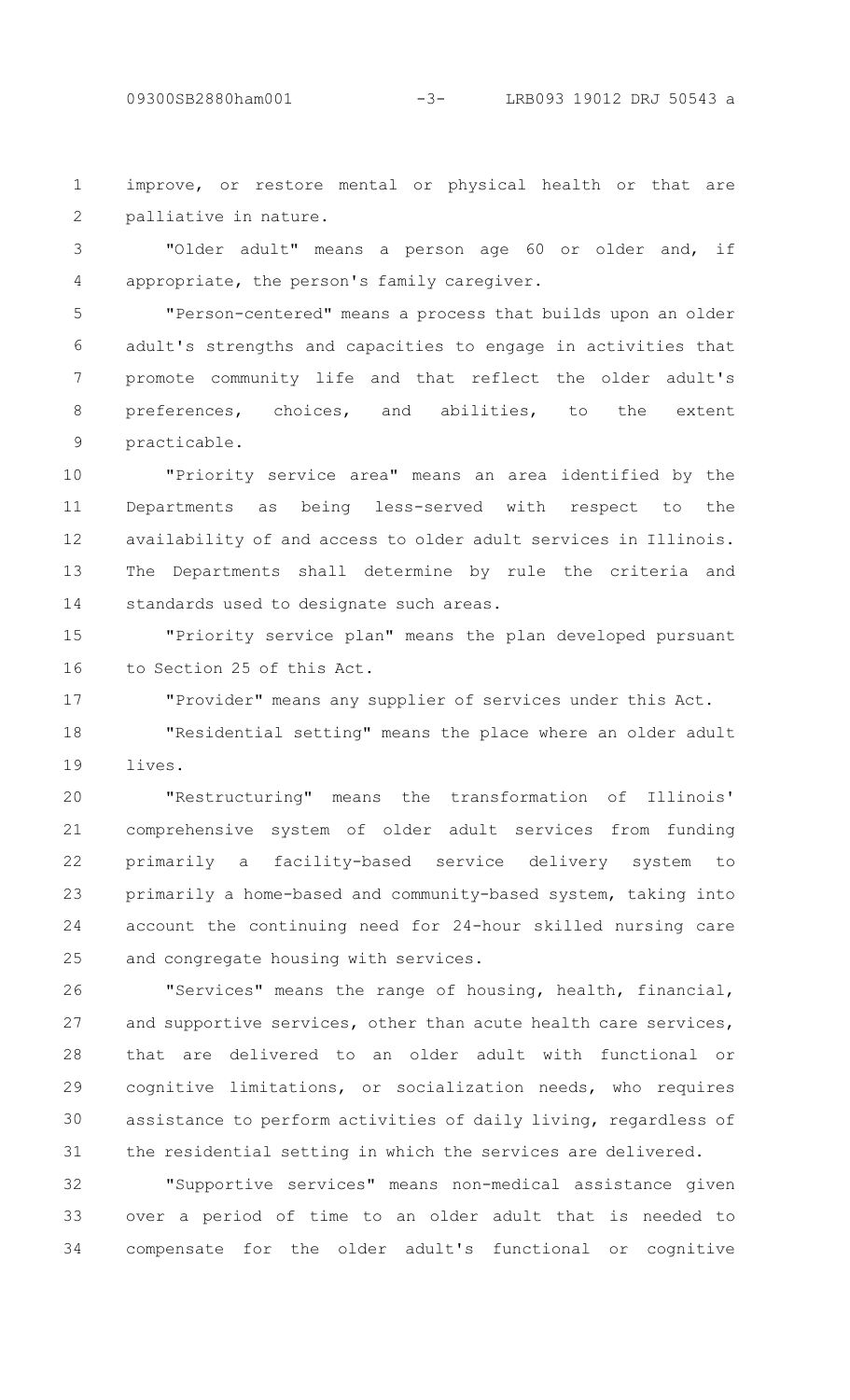4

limitations, or socialization needs, or those services designed to restore, improve, or maintain the older adult's functional or cognitive abilities. 1 2 3

Section 15. Designation of lead agency; annual report.

(a) The Department on Aging shall be the lead agency for: the provision of services to older adults and their family caregivers; restructuring Illinois' service delivery system for older adults; and implementation of this Act, except where otherwise provided. The Department on Aging shall collaborate with the departments of Public Health and Public Aid and any other relevant agencies, and shall consult with the Advisory Committee, in all aspects of these duties, except as otherwise provided in this Act. 5 6 7 8 9 10 11 12 13

(b) The Departments shall promulgate rules to implement this Act pursuant to the Illinois Administrative Procedure Act. 14 15

(c) On January 1, 2006, and each January 1 thereafter, the Department shall issue a report to the General Assembly on progress made in complying with this Act, impediments thereto, recommendations of the Advisory Committee, and any recommendations for legislative changes necessary to implement this Act. To the extent practicable, all reports required by this Act shall be consolidated into a single report. 16 17 18 19 20 21 22

Section 20. Priority service areas; service expansion. 23

(a) The requirements of this Section are subject to the availability of funding. 24 25

(b) The Department shall expand older adult services that promote independence and permit older adults to remain in their own homes and communities. Priority shall be given to both the expansion of services and the development of new services in priority service areas. 26 27 28 29 30

(c) Inventory of services. The Department shall develop and maintain an inventory and assessment of (i) the types and 31 32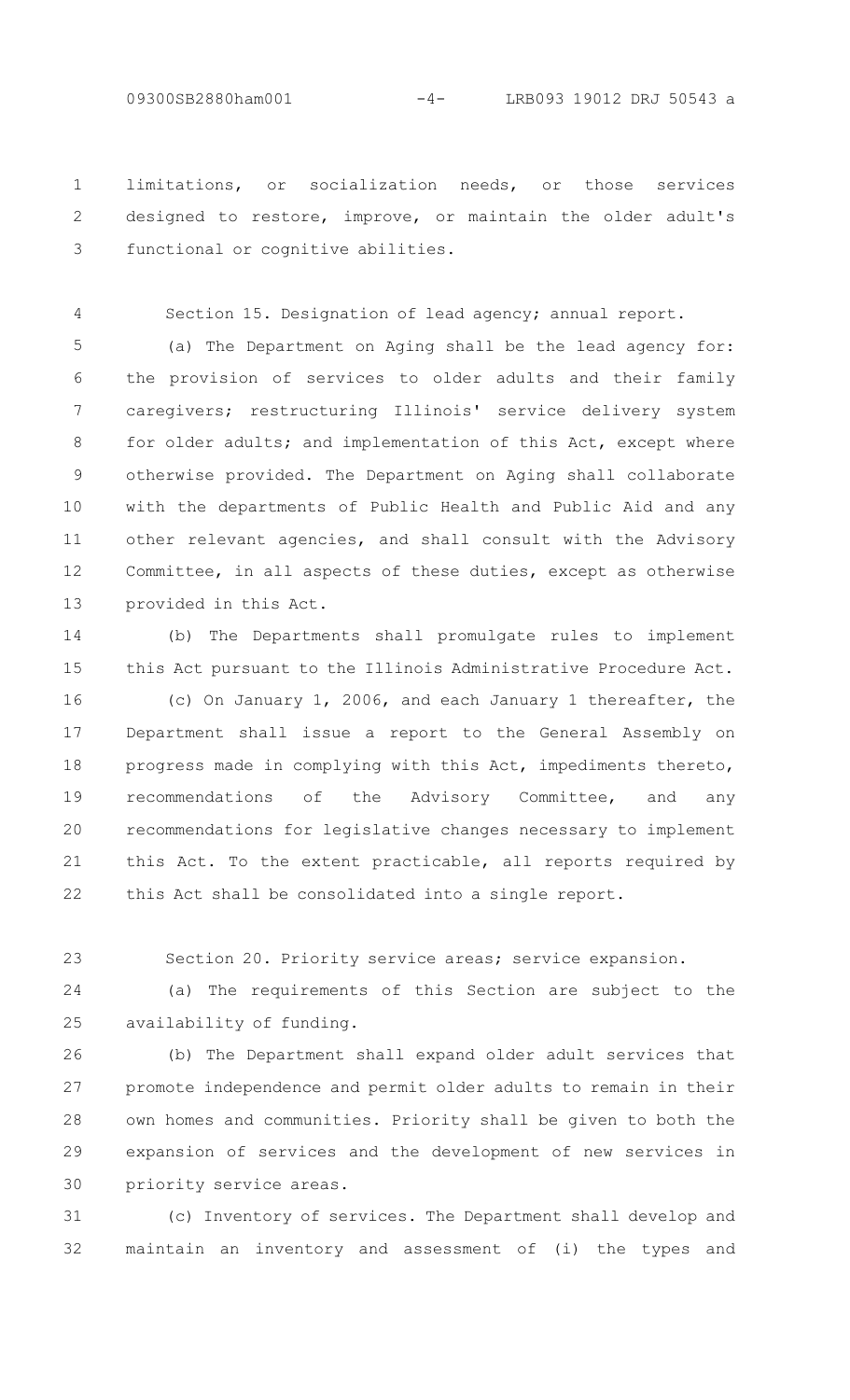quantities of public older adult services and, to the extent possible, privately provided older adult services, including the unduplicated count, location, and characteristics of individuals served by each facility, program, or service and (ii) the resources supporting those services. 1  $\mathcal{P}$ 3 4 5

(d) Priority service areas. The Departments shall assess the current and projected need for older adult services throughout the State, analyze the results of the inventory, and identify priority service areas, which shall serve as the basis for a priority service plan to be filed with the Governor and the General Assembly no later than July 1, 2006, and every 5 years thereafter. 6 7 8 9 10 11 12

(e) At the end of each State fiscal year, any unexpended and unreserved State General Revenue Fund appropriations for older adult services, except for continuing appropriations subject to subsection (b) of Section 25 of the State Finance Act, shall be deposited into the Older Adult Services Fund ("the Fund"), a special Fund hereby created in the State treasury. The Fund may also accept moneys appropriated by the General Assembly, receipts from donations, grants, fees, or taxes that may accrue from any other public or private sources to the Department for the purpose of this Section, and savings attributable to the nursing home conversion program as calculated in subsection (h). Interest earned by the Fund shall be credited to the Fund. The Fund is not subject to Section 8h of the State Finance Act. 13 14 15 16 17 18 19 20 21 22 23 24 25 26

(f) Moneys from the Fund shall be used for older adult services, regardless of where the older adult receives the service, with priority given to both the expansion of services and the development of new services in priority service areas. Fundable services shall include: 27 28 29 30 31

```
32
```
(A) adult day care;

34

33

(B) adult day care for persons with Alzheimer's

(1) Housing, health services, and supportive services: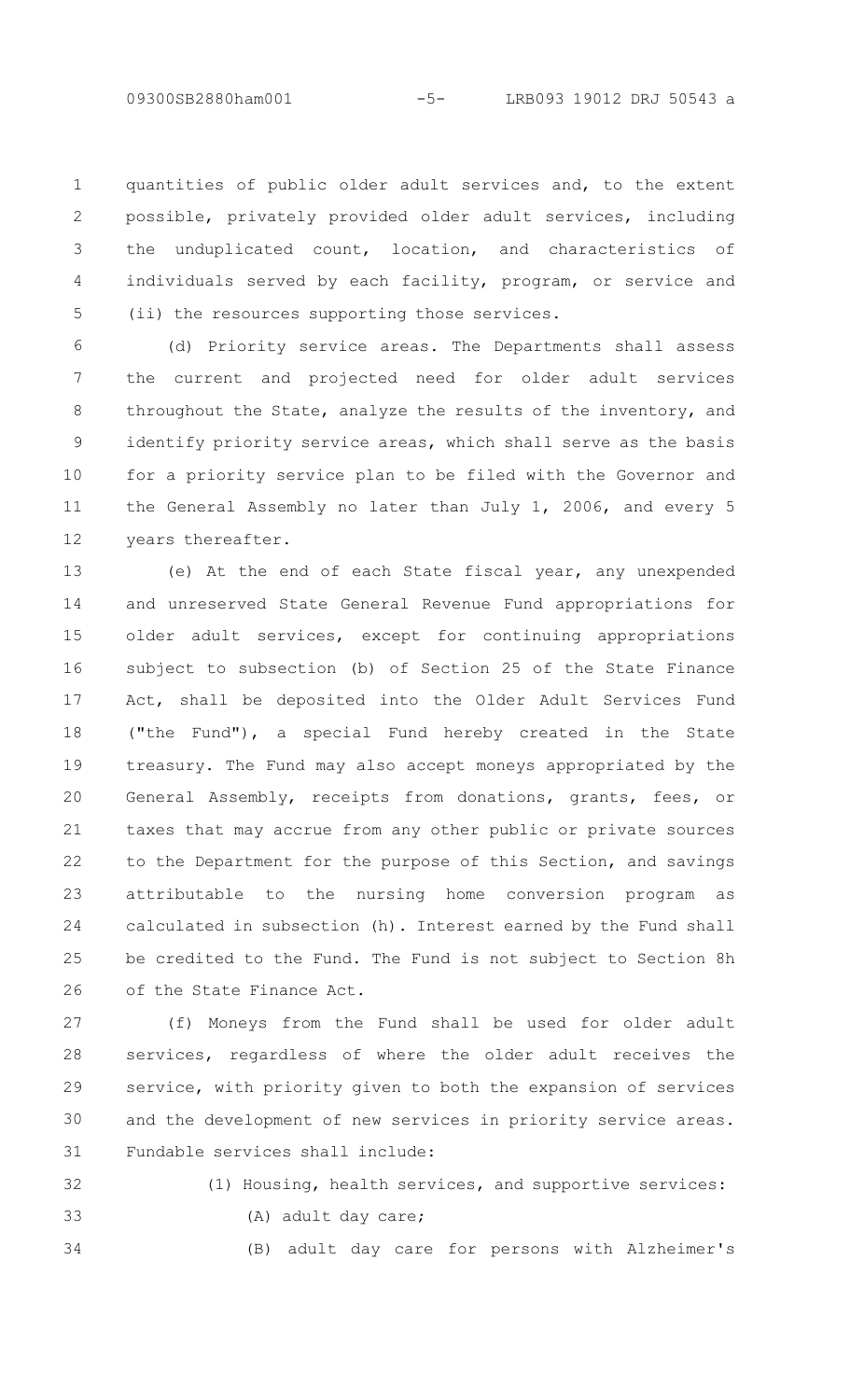| $\mathbf 1$   | disease and related disorders;                          |
|---------------|---------------------------------------------------------|
| 2             | (C) activities of daily living;                         |
| 3             | (D) care-related supplies and equipment;                |
| 4             | (E) case management;                                    |
| 5             | (F) community reintegration;                            |
| 6             | (G) companion;                                          |
| 7             | (H) congregate meals;                                   |
| 8             | (I) counseling and education;                           |
| $\mathcal{G}$ | (J) elder abuse prevention and intervention;            |
| 10            | (K) emergency response and monitoring;                  |
| 11            | (L) environmental modifications;                        |
| 12            | (M) family caregiver support;                           |
| 13            | $(N)$ financial;                                        |
| 14            | (0) home delivered meals;                               |
| 15            | $(P)$ homemaker;                                        |
| 16            | $(Q)$ home health;                                      |
| 17            | (R) hospice;                                            |
| 18            | (S) laundry;                                            |
| 19            | (T) long-term care ombudsman;                           |
| 20            | (U) medication reminders;                               |
| 21            | (V) money management;                                   |
| 22            | (W) nutrition services;                                 |
| 23            | (X) personal care;                                      |
| 24            | (Y) respite care;                                       |
| 25            | (Z) residential care;                                   |
| 26            | (AA) senior benefits outreach;                          |
| 27            | (BB) senior centers;                                    |
| 28            | (CC) services provided under the Assisted Living        |
| 29            | and Shared Housing Act, or sheltered care services that |
| 30            | meet the requirements of the Assisted Living and Shared |
| 31            | Housing Act, or services provided under Section         |
| 32            | 5-5.01a of the Illinois Public Aid Code (the Supportive |
| 33            | Living Facilities Pilot Program);                       |
| 34            | (DD) telemedicine devices to monitor recipients in      |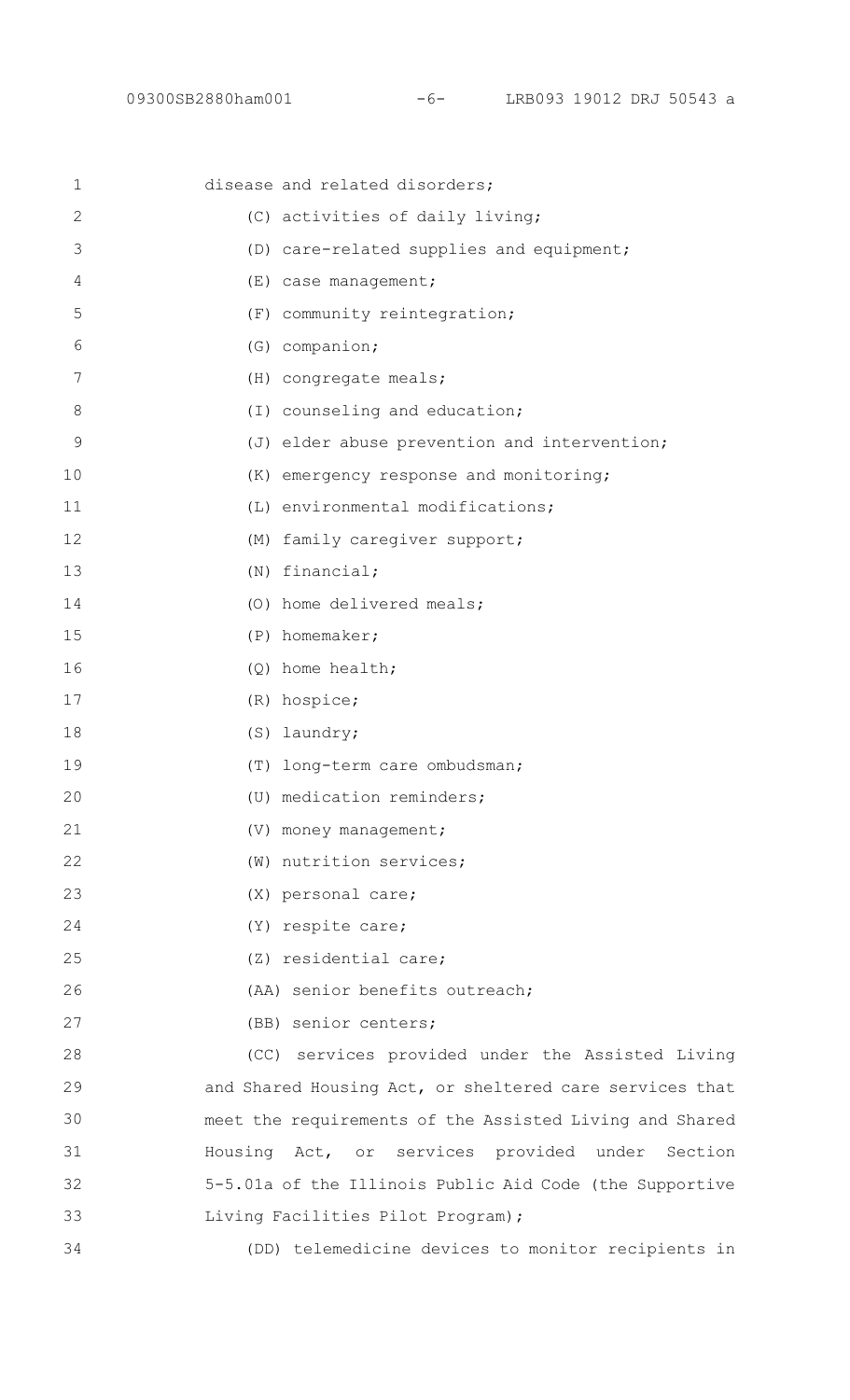| $\mathbf 1$    | their own homes as an alternative to hospital care,             |
|----------------|-----------------------------------------------------------------|
| $\mathbf{2}$   | nursing home care, or home visits;                              |
| 3              | (EE) training for direct family caregivers;                     |
| $\overline{4}$ | (FF) transition;                                                |
| 5              | (GG) transportation;                                            |
| 6              | (HH) wellness and fitness programs; and                         |
| 7              | other programs designed to assist older<br>(TI)                 |
| $\,8\,$        | adults in Illinois to remain independent and receive            |
| $\mathcal{G}$  | services in the most integrated residential setting             |
| 10             | possible for that person.                                       |
| 11             | (2)<br>Older<br>Adult Services Demonstration<br>Grants,         |
| 12             | pursuant to subsection (g) of this section.                     |
| 13             | Older<br>Adult Services Demonstration Grants.<br>(q)<br>The     |
| 14             | Department shall establish a program of demonstration grants to |
| 15             | assist in the restructuring of the delivery system for older    |
| 16             | adult services and provide funding for innovative service       |
| 17             | delivery models and system change and integration initiatives.  |
| 18             | The Department shall prescribe, by rule, the grant application  |
| 19             | process. At a minimum, every application must include:          |
| 20             | (1) The type of grant sought;                                   |
| 21             | (2) A description of the project;                               |
| 22             | (3) The objective of the project;                               |
| 23             | (4) The likelihood of the project meeting identified            |
| 24             | needs;                                                          |
| 25             | The plan for financing, administration, and<br>(5)              |
| 26             | evaluation of the project;                                      |
| 27             | (6) The timetable for implementation;                           |
| 28             | The roles and capabilities of responsible<br>(7)                |
| 29             | individuals and organizations;                                  |
| 30             | (8) Documentation of collaboration with other service           |
| 31             | providers, local community government leaders, and other        |
| 32             | stakeholders, other providers, and any other stakeholders       |
| 33             | in the community;                                               |
| 34             | (9)<br>Documentation of community<br>support<br>for<br>the      |
|                |                                                                 |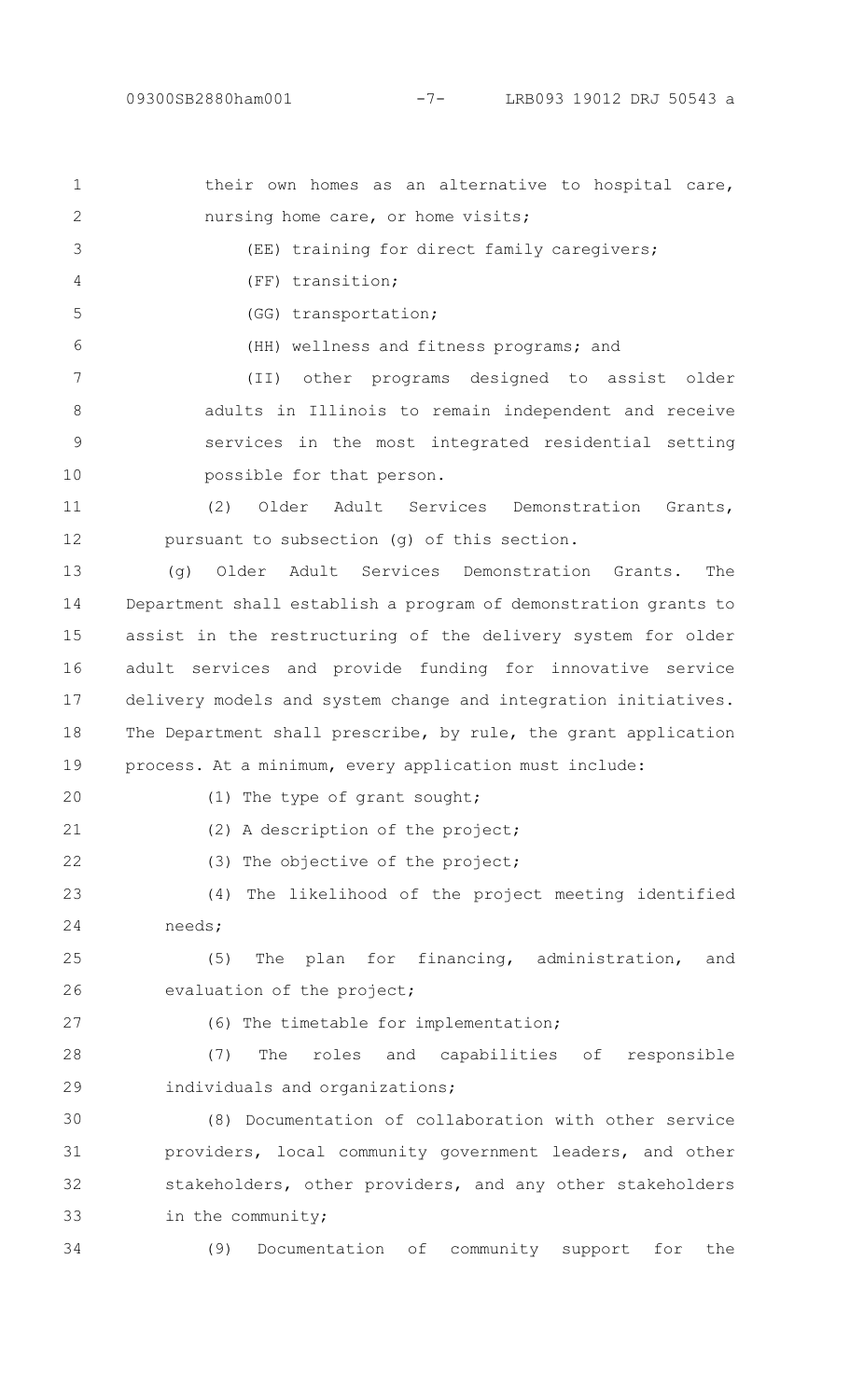project, including support by other service providers, local community government leaders, and other stakeholders; 1  $\mathcal{P}$ 3

4

(10) The total budget for the project;

5

(11) The financial condition of the applicant; and

(12) Any other application requirements that may be established by the Department by rule. 6 7

Each project may include provisions for a designated staff person who is responsible for the development of the project and recruitment of providers. 8 9 10

Projects may include, but are not limited to: adult family foster care; family adult day care; assisted living in a supervised apartment; personal services in a subsidized housing project; evening and weekend home care coverage; small incentive grants to attract new providers; money following the person; cash and counseling; managed long-term care; and at least one respite care project that establishes a local coordinated network of volunteer and paid respite workers, coordinates assignment of respite workers to caregivers and older adults, ensures the health and safety of the older adult, provides training for caregivers, and ensures that support groups are available in the community. 11 12 13 14 15 16 17 18 19 20 21 22

A demonstration project funded in whole or in part by an Older Adult Services Demonstration Grant is exempt from the requirements of the Illinois Health Facilities Planning Act. 23 24 25

The Department, in collaboration with the Departments of Public Health and Public Aid, shall evaluate the effectiveness of the projects receiving grants under this Section. 26 27 28

(h) No later than July 1 of each year, the Department of Public Health shall provide information to the Department of Public Aid to enable the Department of Public Aid to annually document and verify the savings attributable to the nursing home conversion program for the previous fiscal year to estimate an annual amount of such savings that may be 29 30 31 32 33 34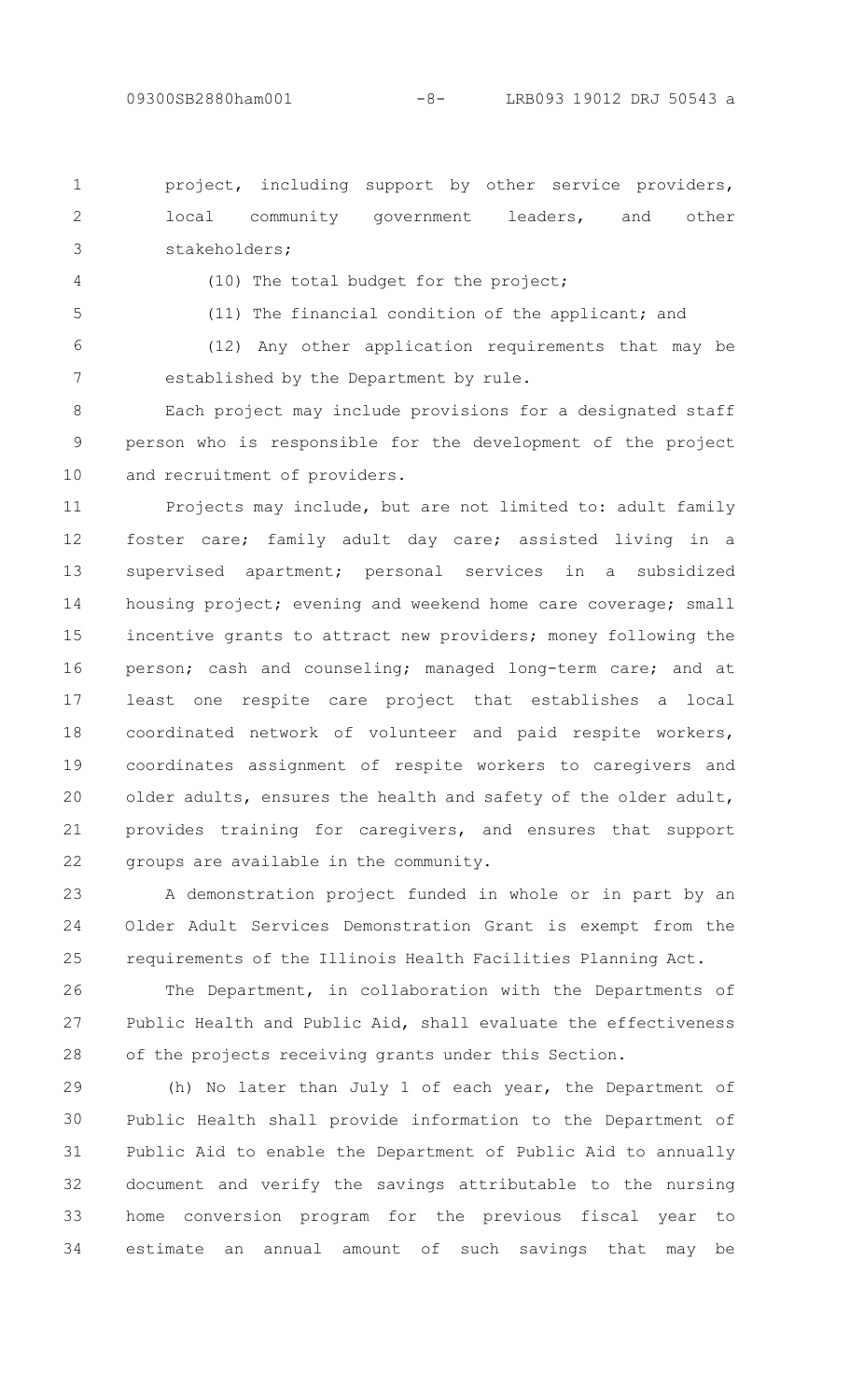09300SB2880ham001 -9- LRB093 19012 DRJ 50543 a

appropriated to the Older Adult Services Fund and notify the General Assembly, the Department on Aging, the Department of Human Services, and the Advisory Committee of the savings no later than October 1 of the same fiscal year. 1 2 3 4

Section 25. Older adult services restructuring. No later than January 1, 2005, the Department shall commence the process of restructuring the older adult services delivery system. Priority shall be given to both the expansion of services and the development of new services in priority service areas. The restructuring shall include, but not be limited to, the following: 5 6 7 8 9 10 11

(1) Planning. The Department shall develop a plan to restructure the State's service delivery system for older adults. The plan shall include a schedule for the implementation of the initiatives outlined in this Act and all other initiatives identified by the participating agencies to fulfill the purposes of this Act. Financing for older adult services shall be based on the principle that "money follows the individual". The plan shall also identify potential impediments to delivery system restructuring and include any known regulatory or statutory barriers. 12 13 14 15 16 17 18 19 20 21

(2) Comprehensive case management. The Department shall implement a statewide system of holistic comprehensive case management. The system shall include the identification and implementation of a universal, comprehensive assessment tool to be used statewide to determine the level of functional, cognitive, socialization, and financial needs of older adults. This tool shall be supported by an electronic intake, assessment, and care planning system linked to a central location. "Comprehensive case management" includes services and coordination such as (i) comprehensive assessment of the older adult (including the physical, functional, cognitive, psycho-social, and social needs of the individual); (ii) 22 23 24 25 26 27 28 29 30 31 32 33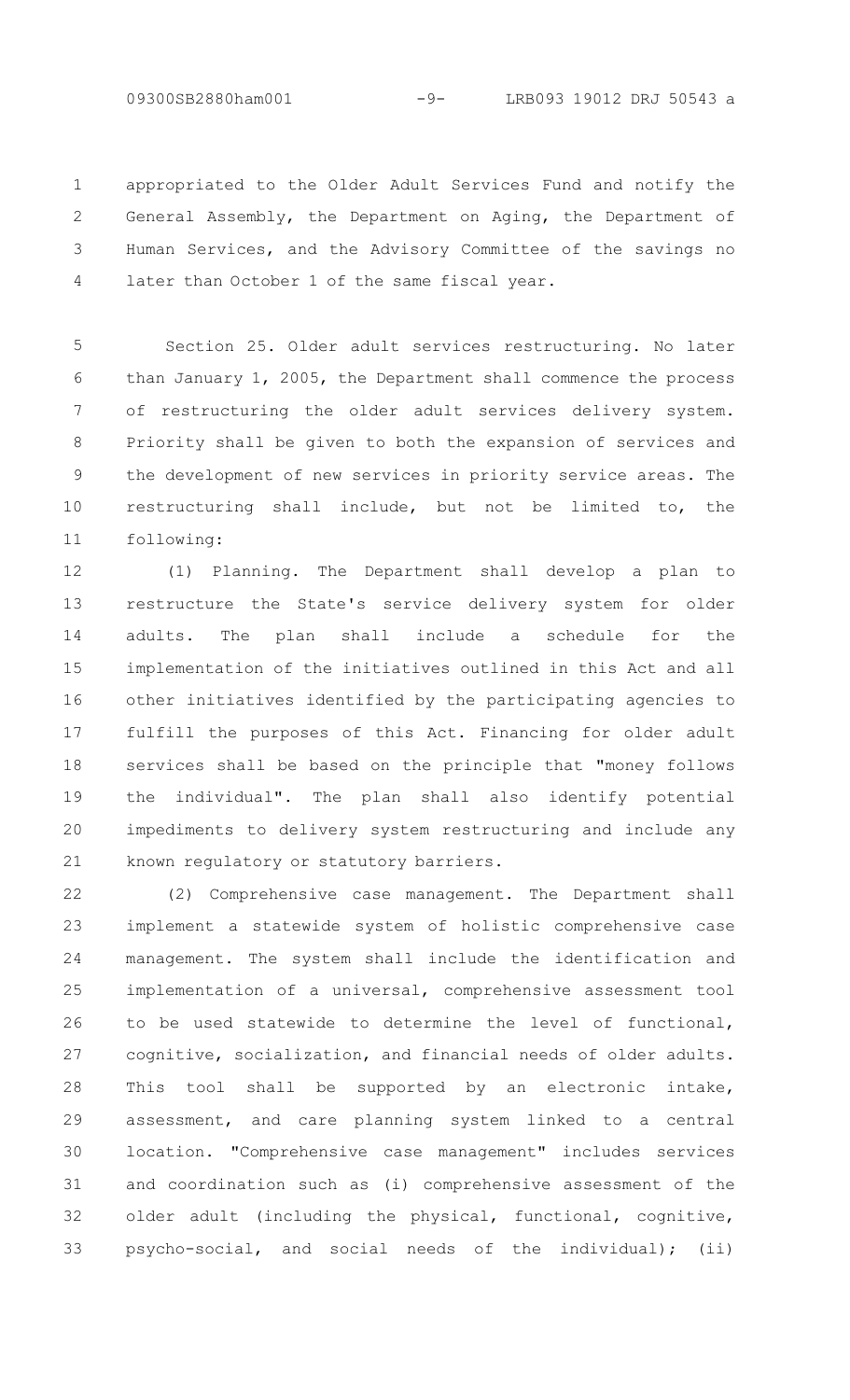development and implementation of a service plan with the older adult to mobilize the formal and family resources and services identified in the assessment to meet the needs of the older adult, including coordination of the resources and services with any other plans that exist for various formal services, such as hospital discharge plans, and with the information and assistance services; (iii) coordination and monitoring of formal and family service delivery, including coordination and monitoring to ensure that services specified in the plan are being provided; (iv) periodic reassessment and revision of the status of the older adult with the older adult or, if necessary, the older adult's designated representative; and (v) in accordance with the wishes of the older adult, advocacy on behalf of the older adult for needed services or resources. 1 2 3 4 5 6 7 8 9 10 11 12 13 14

(3) Coordinated point of entry. The Department shall implement and publicize a statewide coordinated point of entry using a uniform name, identity, logo, and toll free number. 15 16 17

(4) Public web site. The Department shall develop a public web site that provides links to available services, resources, and reference materials concerning caregiving, diseases, and best practices for use by professionals, older adults, and family caregivers. 18 19 20 21 22

(5) Expansion of older adult services. The Department shall expand older adult services that promote independence and permit older adults to remain in their own homes and communities. 23 24 25 26

(6) Consumer-directed home and community-based services. The Department shall expand the range of service options available to permit older adults to exercise maximum choice and control over their care. 27 28 29 30

(7) Comprehensive delivery system. The Department shall expand opportunities for older adults to receive services in systems that integrate acute and chronic care. 31 32 33

(8) Enhanced transition and follow up services. The 34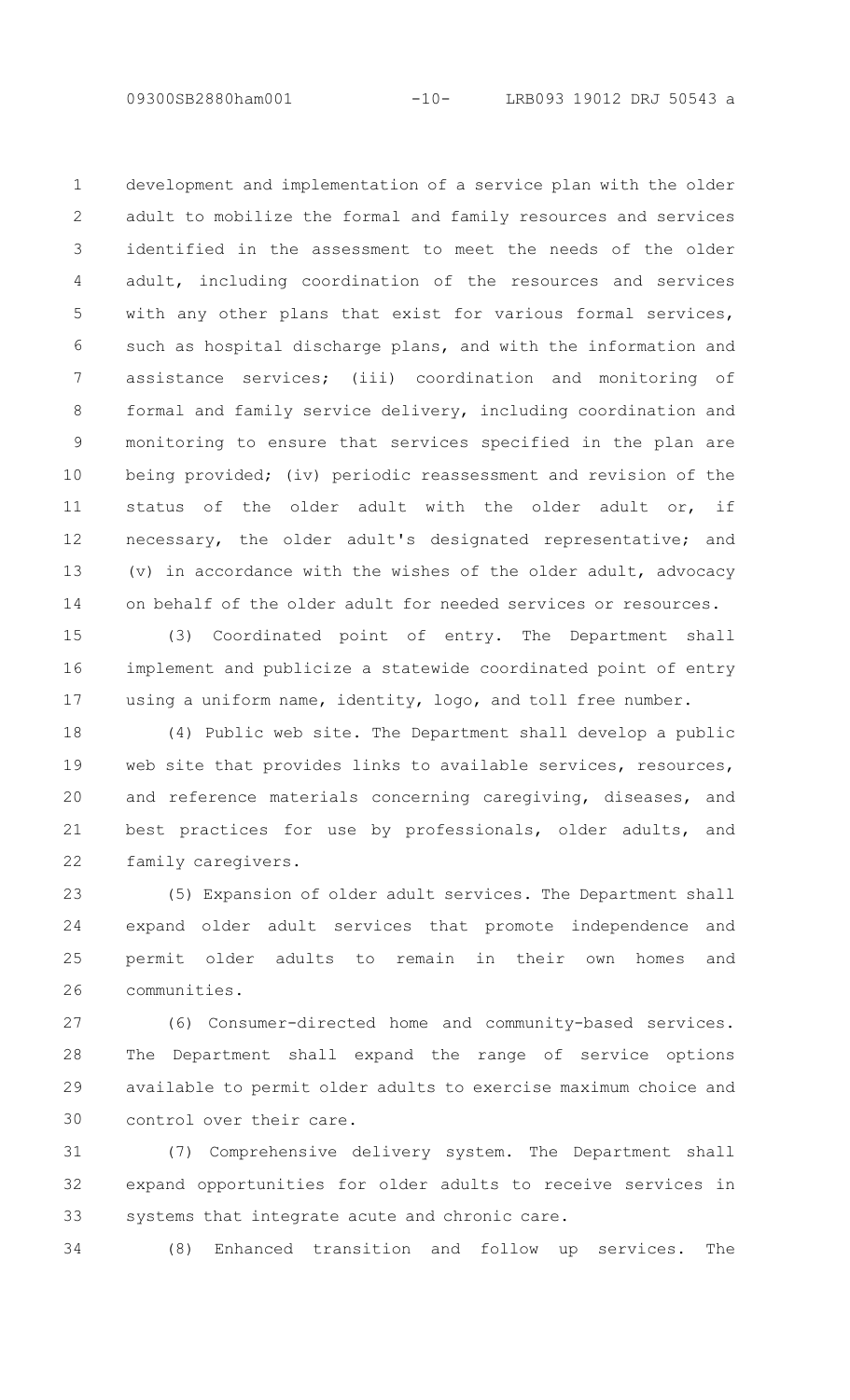Department shall implement a program of transition from one residential setting to another and follow-up services, regardless of residential setting, pursuant to rules with respect to (i) resident eligibility, (ii) assessment of the resident's health, cognitive, social, and financial needs, (iii) development of transition plans, and (iv) the level of services that must be available before transitioning a resident from one setting to another. 1 2 3 4 5 6 7 8

(9) Family caregiver support. The Department shall develop strategies for public and private financing of services that supplement and support family caregivers. 9 10 11

(10) Quality standards and quality improvement. The Department shall establish a core set of uniform quality standards for all providers that focus on outcomes and take into consideration consumer choice and satisfaction, and the Department shall require each provider to implement a continuous quality improvement process to address consumer issues. The continuous quality improvement process must benchmark performance, be person-centered and data-driven, and focus on consumer satisfaction. 12 13 14 15 16 17 18 19 20

(11) Workforce. The Department shall develop strategies to attract and retain a qualified and stable worker pool, provide living wages and benefits, and create a work environment that is conducive to long-term employment and career development. Resources such as grants, education, and promotion of career opportunities may be used. 21 22 23 24 25 26

(12) Coordination of services. The Department shall identify methods to better coordinate service networks to maximize resources and minimize duplication of services and ease of application. 27 28 29 30

(13) Barriers to services. The Department shall identify barriers to the provision, availability, and accessibility of services and shall implement a plan to address those barriers. The plan shall: (i) identify barriers, including but not 31 32 33 34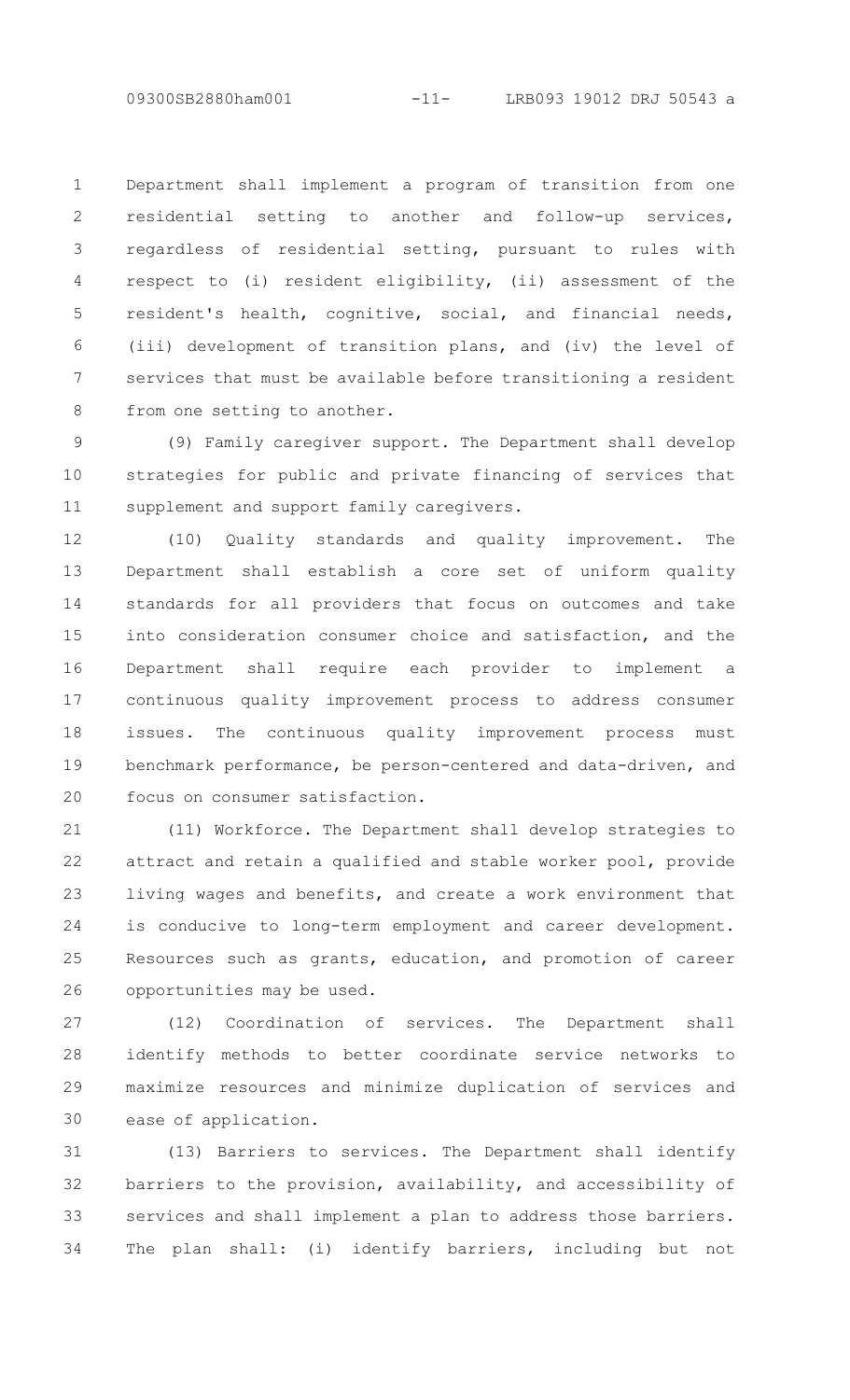limited to, statutory and regulatory complexity, reimbursement issues, payment issues, and labor force issues; (ii) recommend changes to State or federal laws or administrative rules or regulations; (iii) recommend application for federal waivers to improve efficiency and reduce cost and paperwork; (iv) develop innovative service delivery models; and (v) recommend application for federal or private service grants. 1 2 3 4 5 6 7

(14) Reimbursement and funding. The Department shall investigate and evaluate costs and payments by defining costs to implement a uniform, audited provider cost reporting system to be considered by all Departments in establishing payments. To the extent possible, multiple cost reporting mandates shall not be imposed. 8 9 10 11 12 13

(15) Medicaid nursing home cost containment and Medicare utilization. The Department of Public Aid, in collaboration with the Department on Aging and the Department of Public Health and in consultation with the Advisory Committee, shall propose a plan to contain Medicaid nursing home costs and maximize Medicare utilization. The plan must not impair the ability of an older adult to choose among available services. The plan shall include, but not be limited to, (i) techniques to maximize the use of the most cost-effective services without sacrificing quality and (ii) methods to identify and serve older adults in need of minimal services to remain independent, but who are likely to develop a need for more extensive services in the absence of those minimal services. 14 15 16 17 18 19 20 21 22 23  $24$ 25 26

(16) Bed reduction. The Department of Public Health shall implement a nursing home conversion program to reduce the number of Medicaid-certified nursing home beds in areas with excess beds. The Department of Public Aid shall investigate changes to the Medicaid nursing facility reimbursement system in order to reduce beds. Such changes may include, but are not limited to, incentive payments that will enable facilities to adjust to the restructuring and expansion of services required 27 28 29 30 31 32 33 34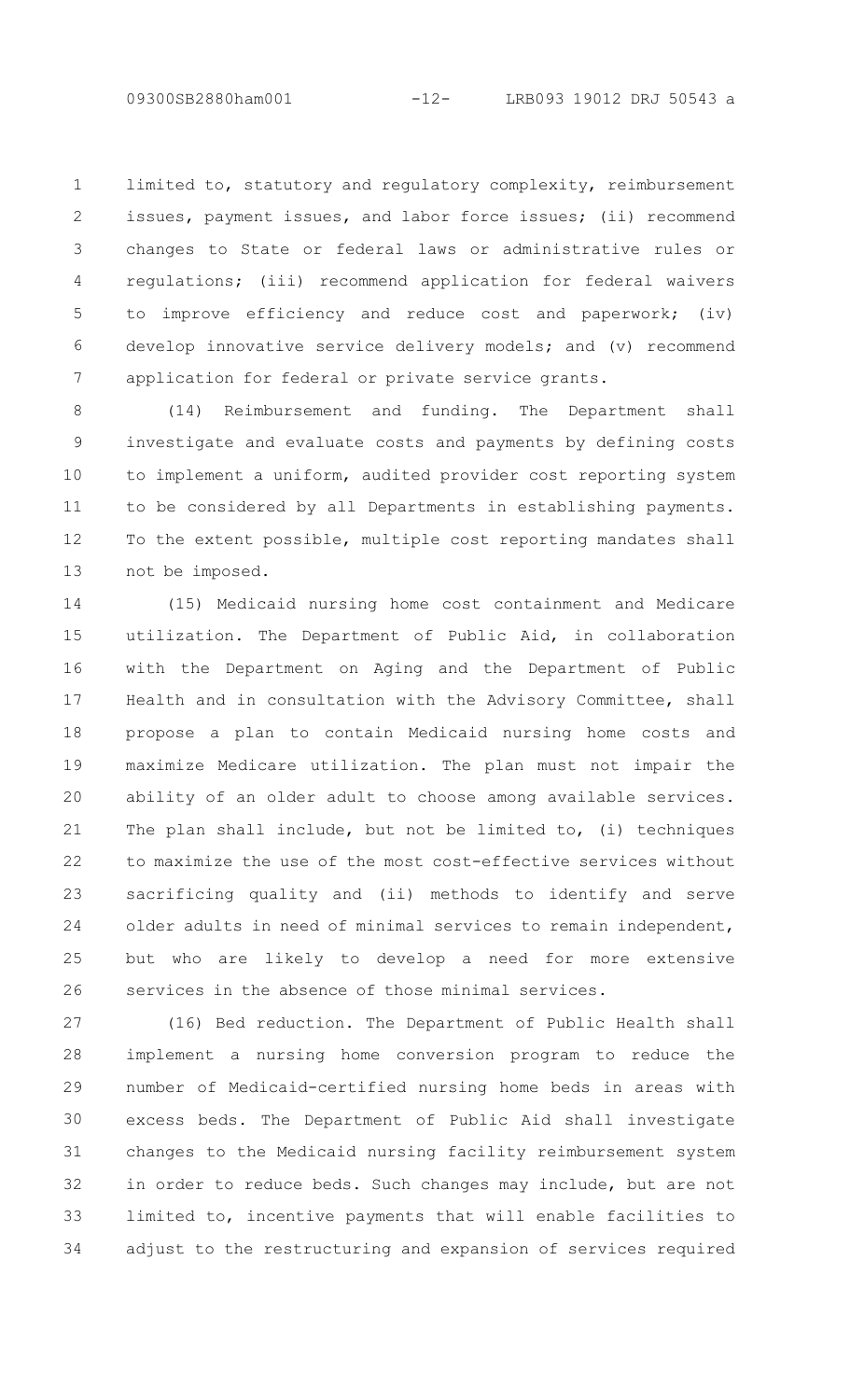by the Older Adult Services Act, including adjustments for the voluntary closure or layaway of nursing home beds certified under Title XIX of the federal Social Security Act. Any savings shall be reallocated to fund home-based or community-based older adult services pursuant to Section 20. 1  $\mathcal{P}$ 3 4 5

(17) Financing. The Department shall investigate and evaluate financing options for older adult services and shall make recommendations in the report required by Section 15 concerning the feasibility of these financing arrangements. These arrangements shall include, but are not limited to: 6 7 8 9 10

(A) private long-term care insurance coverage for older adult services; 11 12

(B) enhancement of federal long-term care financing initiatives; 13 14

(C) employer benefit programs such as medical savings accounts for long-term care; 15 16

17

(D) individual and family cost-sharing options;

(E) strategies to reduce reliance on government programs; 18 19

(F) fraudulent asset divestiture and financial planning prevention; and 20 21

(G) methods to supplement and support family and community caregiving. 22 23

(18) Older Adult Services Demonstration Grants. The Department shall implement a program of demonstration grants that will assist in the restructuring of the older adult services delivery system, and shall provide funding for innovative service delivery models and system change and integration initiatives pursuant to subsection (g) of Section 20.  $24$ 25 26 27 28 29 30

(19) Bed need methodology update. For the purposes of determining areas with excess beds, the Departments shall provide information and assistance to the Health Facilities Planning Board to update the Bed Need Methodology for Long-Term 31 32 33 34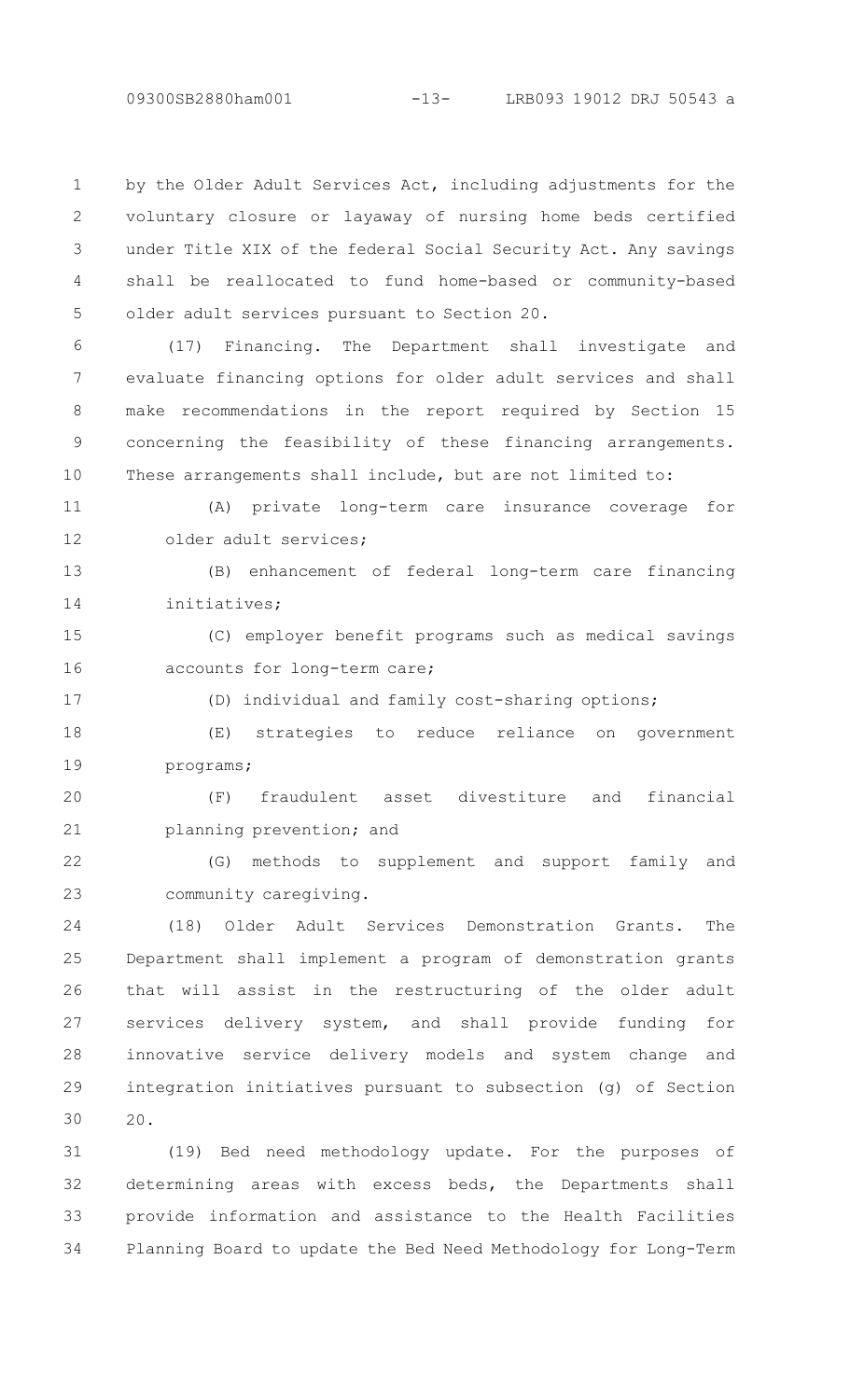Care to update the assumptions used to establish the methodology to make them consistent with modern older adult services. 1  $\mathcal{P}$ 3

4

Section 30. Nursing home conversion program.

(a) The Department of Public Health, in collaboration with the Department on Aging and the Department of Public Aid, shall establish a nursing home conversion program. Start-up grants, pursuant to subsections (l) and (m) of this Section, shall be made available to nursing homes as appropriations permit as an incentive to reduce certified beds, retrofit, and retool operations to meet new service delivery expectations and demands. 5 6 7 8 9 10 11 12

(b) Grant moneys shall be made available for capital and other costs related to: (1) the conversion of all or a part of a nursing home to an assisted living establishment or a special program or unit for persons with Alzheimer's disease or related disorders licensed under the Assisted Living and Shared Housing Act or a supportive living facility established under Section 5-5.01a of the Illinois Public Aid Code; (2) the conversion of multi-resident bedrooms in the facility into single-occupancy rooms; (3) the development of any of the services identified in a priority service plan that can be provided by a nursing home within the confines of a nursing home or transportation services; or (4) culture change initiatives to meet the needs and desires of older adults, including, but not limited to, initiatives such as Pioneer Practices and the Wellspring model, which may or may not require capital expenditures. Grantees shall be required to provide a minimum of a 20% match toward the total cost of the project. 13 14 15 16 17 18 19 20 21 22 23 24 25 26 27 28 29

(c) Nothing in this Act shall prohibit the co-location of services or the development of multifunctional centers under subsection (f) of Section 20, including a nursing home offering community-based services or a community provider establishing 30 31 32 33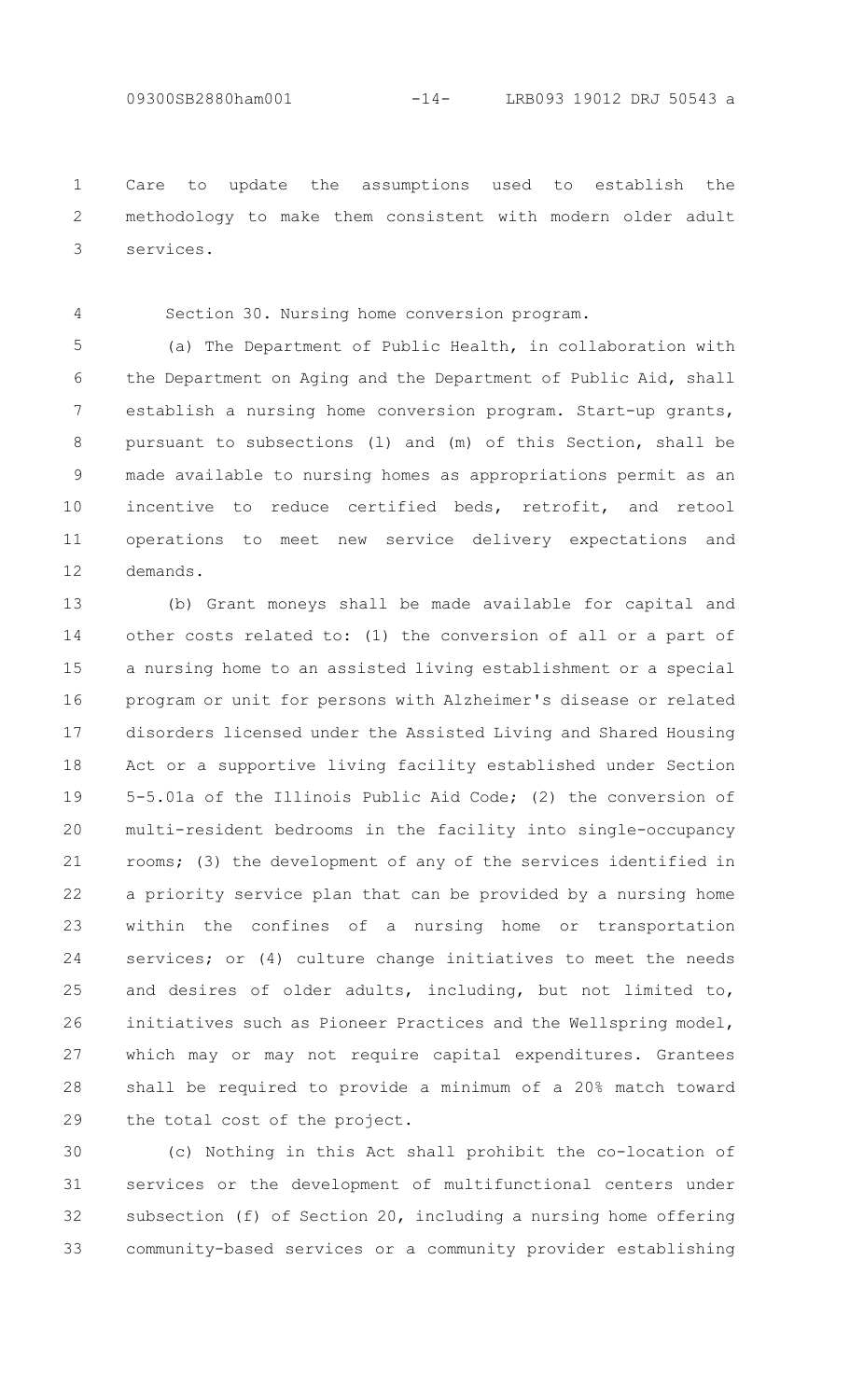1

a residential facility.

(d) A certified nursing home with at least 50% of its resident population having their care paid for by the Medicaid program is eligible to apply for a grant under this Section.  $\mathcal{P}$ 3 4

(e) Any nursing home receiving a grant under this Section shall reduce the number of certified nursing home beds by a number equal to or greater than the number of beds being converted for one or more of the permitted uses under item (1) or (2) of subsection (b). If the nursing home elects to do so, the facility shall retain the Certificate of Need for its nursing and sheltered care beds that were converted for up to 15 years. If the beds are reinstated by the provider or its successor in interest, the provider shall pay to the fund from which the grant was awarded, on an amortized basis, the amount of the grant. The Department shall establish, by rule, the bed reduction methodology for nursing homes that receive a grant pursuant to item (3) or (4) of subsection (b). 5 6 7 8 9 10 11 12 13 14 15 16 17

(f) Any nursing home receiving a grant under this Section shall agree that, for a minimum of 10 years after the date that the grant is awarded, a minimum of 50% of the nursing home's resident population shall have their care paid for by the Medicaid program. If the nursing home provider or its successor in interest ceases to comply with the requirement set forth in this subsection, the provider shall pay to the fund from which the grant was awarded, on an amortized basis, the amount of the grant. 18 19 20 21 22 23 24 25 26

(g) Before awarding grants, the Department of Public Health shall seek recommendations from the Department on Aging and the Department of Public Aid. The Department of Public Health shall attempt to balance the distribution of grants among geographic regions, and among small and large nursing homes. The Department of Public Health shall develop, by rule, the criteria for the award of grants based upon the following factors: 27 28 29 30 31 32 33 34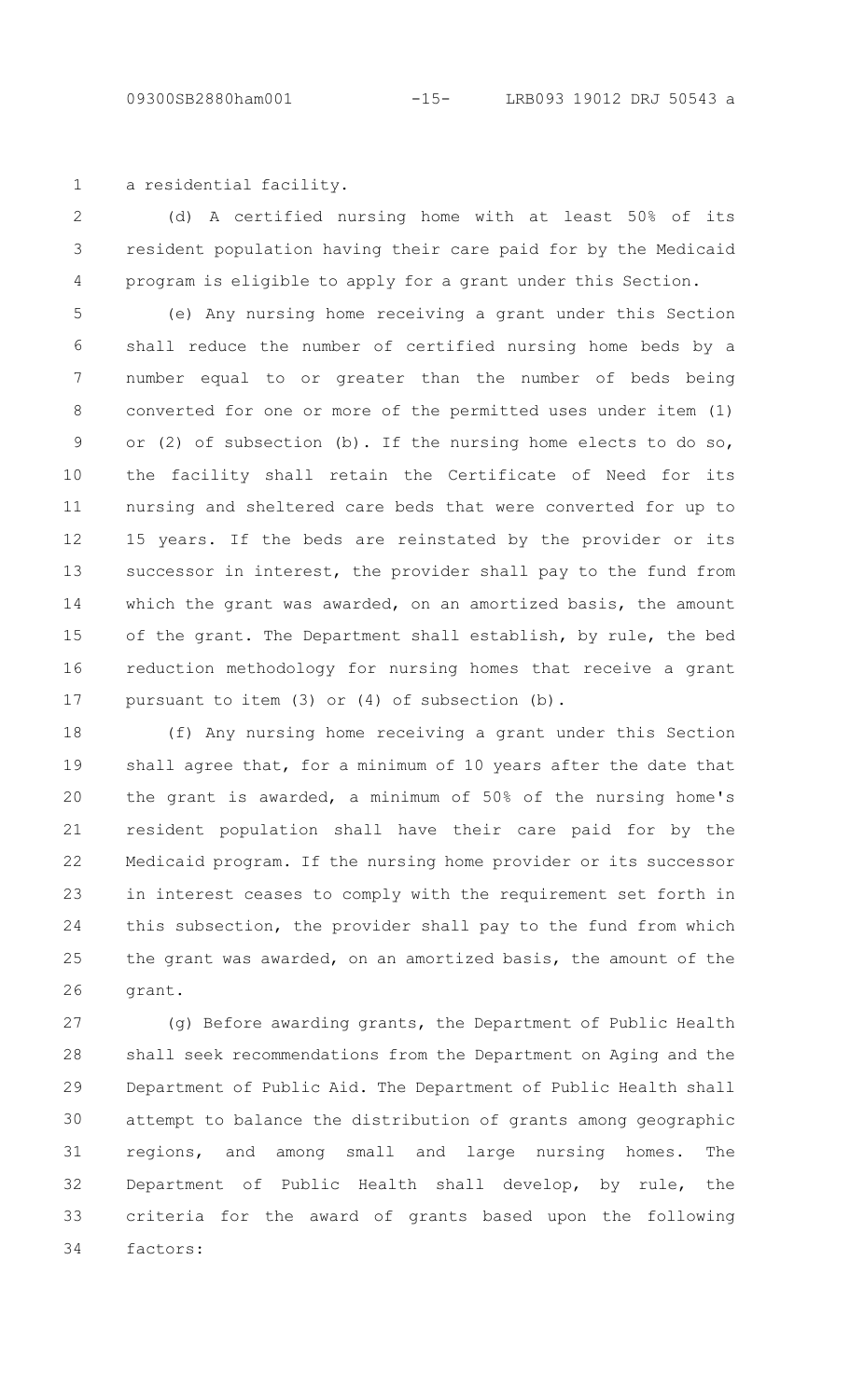(1) the unique needs of older adults (including those with moderate and low incomes), caregivers, and providers in the geographic area of the state the grantee seeks to serve; 1  $\mathcal{P}$ 3 4

(2) whether the grantee proposes to provide services in a priority service area; 5 6

(3) the extent to which the conversion or transition will result in the reduction of certified nursing home beds in an area with excess beds; 7 8 9

10

11

12

(4) the compliance history of the nursing home; and

(5) any other relevant factors identified by the Department, including standards of need.

(h) A conversion funded in whole or in part by a grant under this Section must not: 13 14

(1) diminish or reduce the quality of services available to nursing home residents; 15 16

(2) force any nursing home resident to involuntarily accept home-based or community-based services instead of nursing home services; 17 18 19

(3) diminish or reduce the supply and distribution of nursing home services in any community below the level of need, as defined by the Department by rule; or 20 21 22

(4) cause undue hardship on any person who requires nursing home care. 23 24

(i) The Department shall prescribe, by rule, the grant application process. At a minimum, every application must include: 25 26 27

(1) the type of grant sought; (2) a description of the project; (3) the objective of the project; (4) the likelihood of the project meeting identified needs; 28 29 30 31 32

(5) the plan for financing, administration, and evaluation of the project; 33 34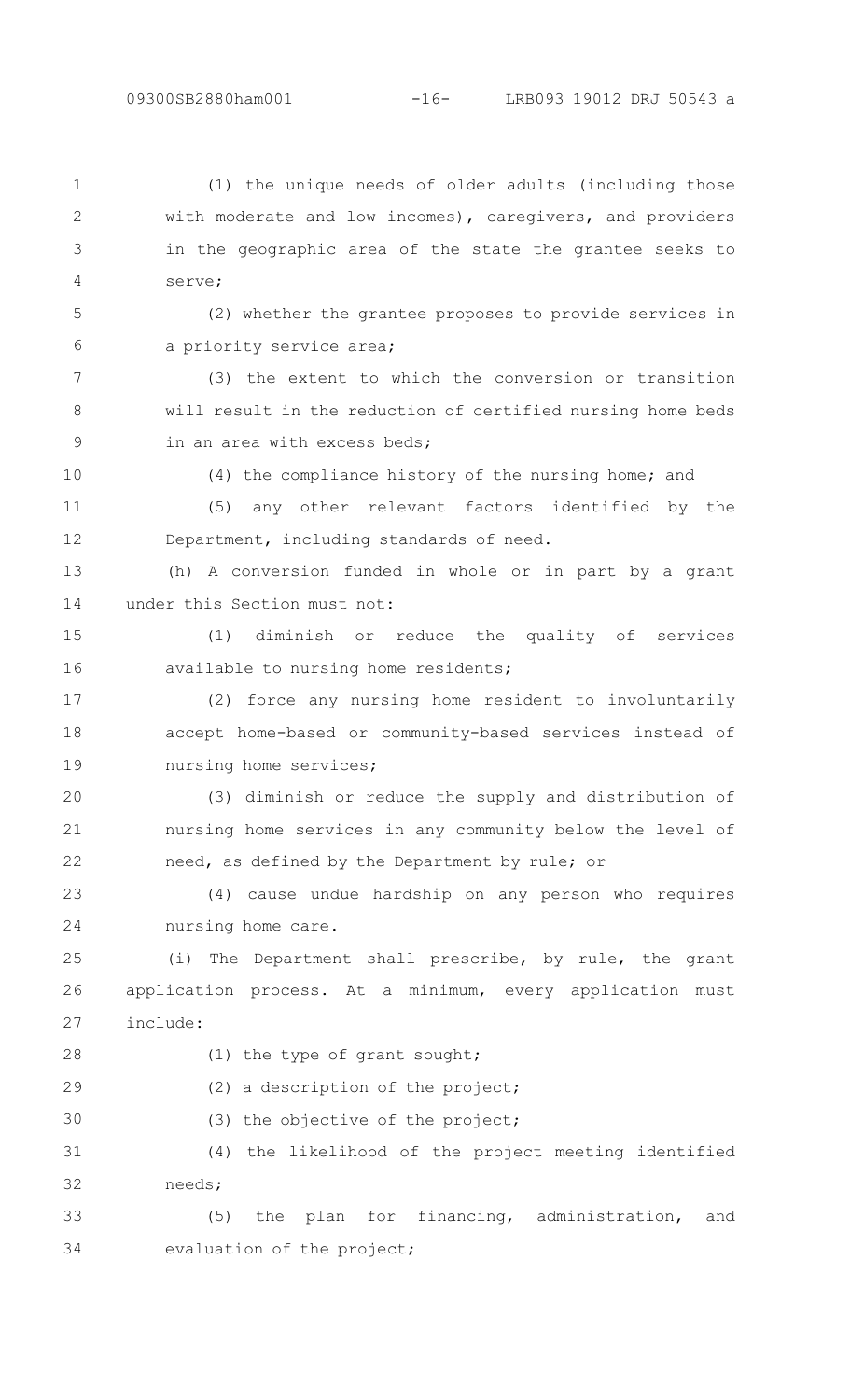(6) the timetable for implementation;

(7) the roles and capabilities of responsible individuals and organizations;  $\mathcal{P}$ 3

(8) documentation of collaboration with other service providers, local community government leaders, and other stakeholders, other providers, and any other stakeholders in the community; 4 5 6 7

(9) documentation of community support for the project, including support by other service providers, local community government leaders, and other stakeholders; 8 9 10 11

12

13

1

(10) the total budget for the project;

(11) the financial condition of the applicant; and

(12) any other application requirements that may be established by the Department by rule. 14 15

(j) A conversion project funded in whole or in part by a grant under this Section is exempt from the requirements of the Illinois Health Facilities Planning Act. 16 17 18

(k) Applications for grants are public information, except that nursing home financial condition and any proprietary data shall be classified as nonpublic data. 19 20 21

(l) The Nursing Home Conversion Fund ("the Fund") is created as a special fund in the State treasury administered by the Department of Public Health. Moneys in the Fund shall consist of receipts from donations, grants, fees, or taxes that may accrue from any other public or private sources to the Department of Public Health for the purposes of this Section and moneys appropriated by the General Assembly. 22 23 24 25 26 27 28

Amounts in the Nursing Home Conversion Fund shall not lapse or revert to the General Revenue Fund. The Department of Public Health, subject to annual appropriations by the General Assembly, may use moneys in the Fund for the purposes authorized by this Section. Interest earned by the Fund shall be credited to the Fund. The Fund is not subject to Section 8h 29 30 31 32 33 34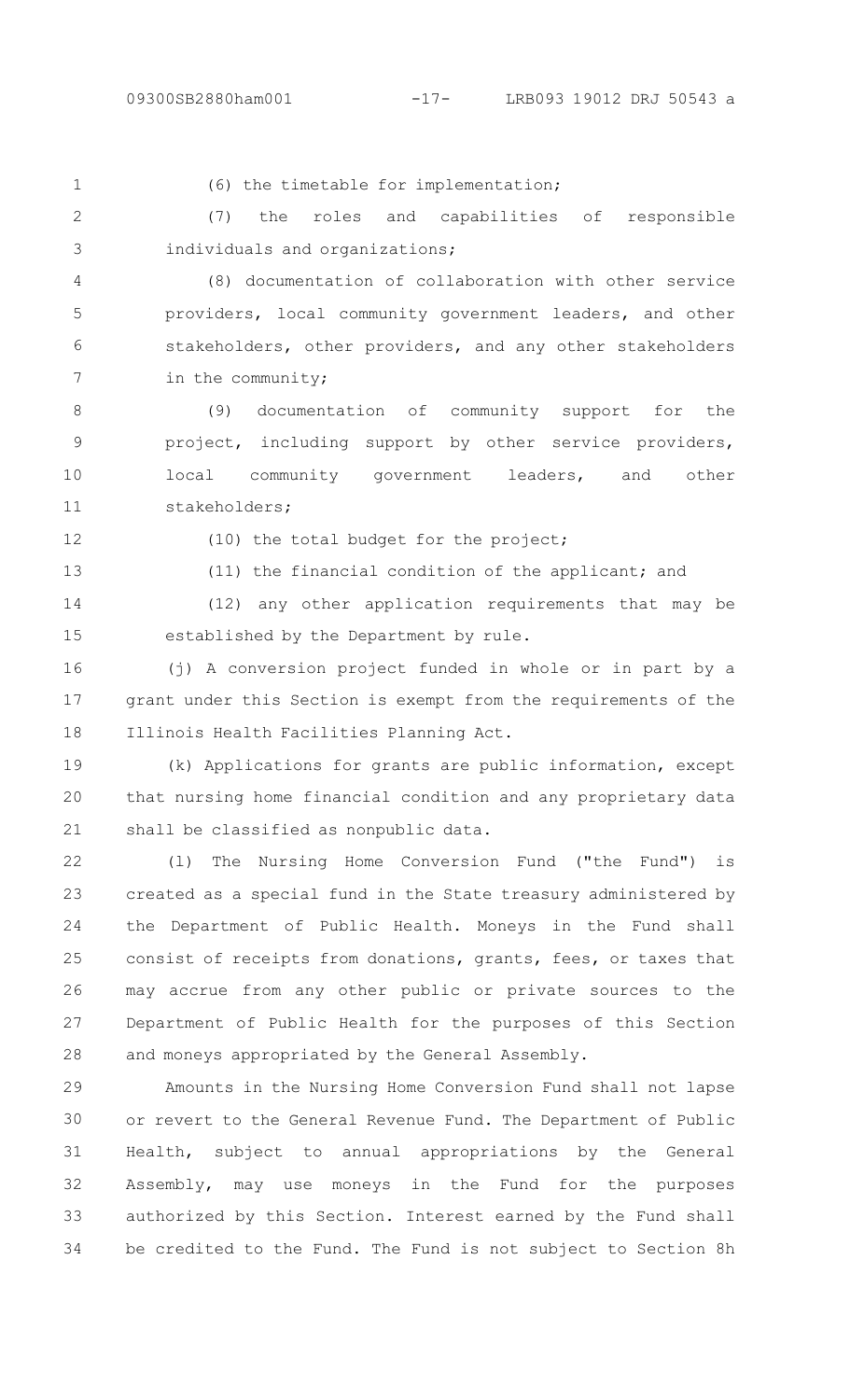of the State Finance Act. 1

(m) The Department of Public Health may award grants from the Long Term Care Civil Money Penalties Fund established under Section 1919(h)(2)(A)(ii) of the Social Security Act and 42 CFR 488.422(g) if the award meets federal requirements.  $\mathcal{P}$ 3 4 5

6

Section 35. Older Adult Services Advisory Committee.

(a) The Older Adult Services Advisory Committee is created to advise the directors of Aging, Public Aid, and Public Health on all matters related to this Act and the delivery of services to older adults in general. 7 8 9 10

(b) The Advisory Committee shall be comprised of the following: 11 12

(1) The Director of Aging or his or her designee, who shall serve as chair and shall be an ex officio and nonvoting member. 13 14 15

(2) The Director of Public Aid and the Director of Public Health or their designees, who shall serve as vice-chairs and shall be ex officio and nonvoting members. 16 17 18

(3) One representative each of the Governor's Office, the Department of Public Aid, the Department of Public Health, the Department of Veterans' Affairs, the Department of Human Services, the Department of Insurance, the Department of Commerce and Economic Opportunity, the Department on Aging, the Department on Aging's State Long Term Care Ombudsman, the Illinois Housing Finance Authority, and the Illinois Housing Development Authority, each of whom shall be selected by his or her respective director and shall be an ex officio and nonvoting member. 19 20 21 22 23 24 25 26 27 28

(4) Thirty-two members appointed by the Director of Aging in collaboration with the directors of Public Health and Public Aid, and selected from the recommendations of statewide associations and organizations, as follows: 29 30 31 32

33

(A) One member representing the Area Agencies on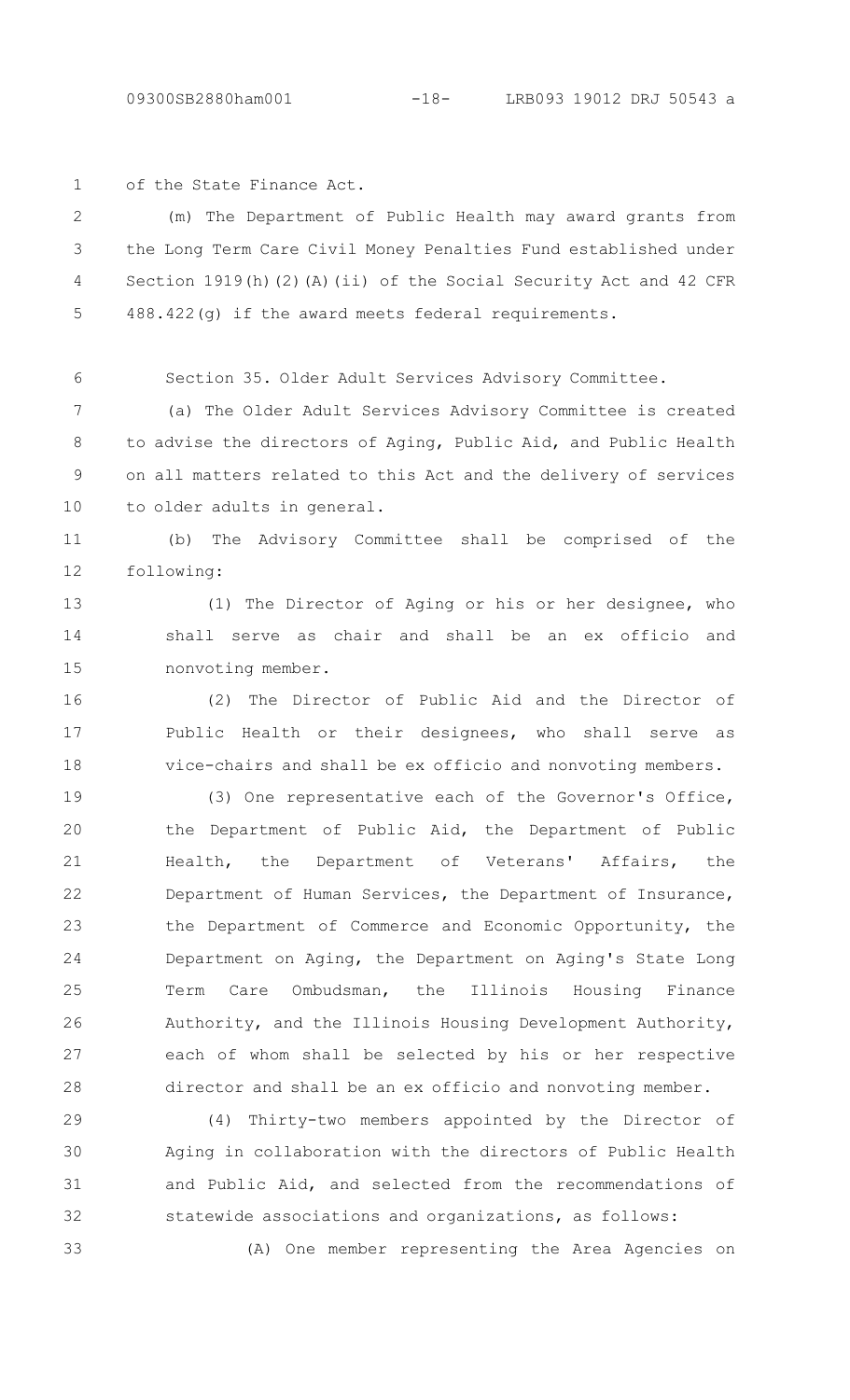| $\mathbf 1$   | Aging;                                                     |
|---------------|------------------------------------------------------------|
| $\mathbf{2}$  | Four members representing nursing homes or<br>(B)          |
| 3             | licensed assisted living establishments;                   |
| 4             | (C) One member representing home health agencies;          |
| 5             | member representing case management<br>(D)<br>One          |
| 6             | services;                                                  |
| 7             | One member representing statewide<br>(E)<br>senior         |
| 8             | center associations;                                       |
| $\mathcal{G}$ | (F) One member representing Community Care Program         |
| 10            | homemaker services;                                        |
| 11            | (G) One member representing Community Care Program         |
| 12            | adult day services;                                        |
| 13            | One member representing nutrition project<br>(H)           |
| 14            | directors;                                                 |
| 15            | (I) One member representing hospice programs;              |
| 16            | with<br>member representing individuals<br>(J)<br>One      |
| 17            | Alzheimer's disease and related dementias;                 |
| 18            | Two members representing statewide trade or<br>(K)         |
| 19            | labor unions;                                              |
| 20            | (L) One advanced practice nurse with experience in         |
| 21            | gerontological nursing;                                    |
| 22            | (M) One physician specializing in gerontology;             |
| 23            | One member representing regional long-term<br>(N)          |
| 24            | care ombudsmen;                                            |
| 25            | (0) One member representing township officials;            |
| 26            | (P) One member representing municipalities;                |
| 27            | (Q) One member representing county officials;              |
| 28            | (R)<br>member representing the parish nurse<br>One         |
| 29            | movement;                                                  |
| 30            | (S) One member representing pharmacists;                   |
| 31            | (T)<br>members<br>representing<br>Two<br>statewide         |
| 32            | organizations<br>engaging<br>legal<br>in<br>advocacy<br>or |
| 33            | representation on behalf of the senior population;         |
| 34            | (U) Two family caregivers;                                 |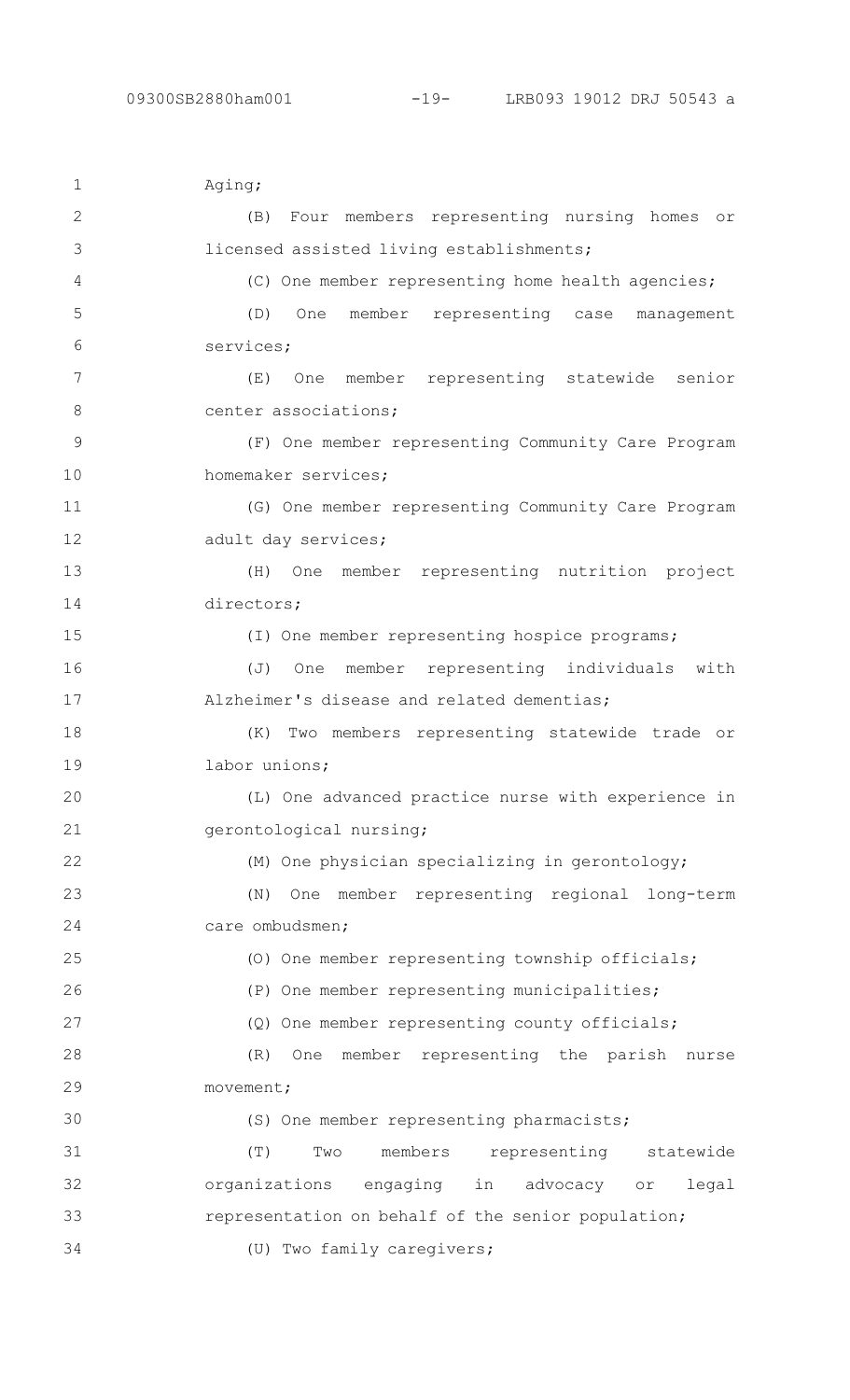(V) Two citizen members over the age of 60;

 $\mathcal{P}$ 

5

1

(W) One citizen with knowledge in the area of

gerontology research or health care law; (X) One representative of health care facilities 3 4

licensed under the Hospital Licensing Act; and

(Y) One representative of primary care service providers. 6 7

(c) Voting members of the Advisory Committee shall serve for a term of 3 years or until a replacement is named. All members shall be appointed no later than January 1, 2005. Of the initial appointees, as determined by lot, 10 members shall serve a term of one year; 10 shall serve for a term of 2 years; and 12 shall serve for a term of 3 years. Any member appointed to fill a vacancy occurring prior to the expiration of the term for which his or her predecessor was appointed shall be appointed for the remainder of that term. The Advisory Committee shall meet at least quarterly and may meet more frequently at the call of the Chair. A simple majority of those appointed shall constitute a quorum. The affirmative vote of a majority of those present and voting shall be necessary for Advisory Committee action. Members of the Advisory Committee shall receive no compensation for their services. 8 9 10 11 12 13 14 15 16 17 18 19 20 21 22

(d) The Advisory Committee shall have an Executive Committee comprised of the Chair, the Vice Chairs, and up to 15 members of the Advisory Committee appointed by the Chair who have demonstrated expertise in developing, implementing, or coordinating the system restructuring initiatives defined in Section 25. The Executive Committee shall have responsibility to oversee and structure the operations of the Advisory Committee and to create and appoint necessary subcommittees and subcommittee members. 23 24 25 26 27 28 29 30 31

(e) The Advisory Committee shall study and make recommendations related to the implementation of this Act, including but not limited to system restructuring initiatives 32 33 34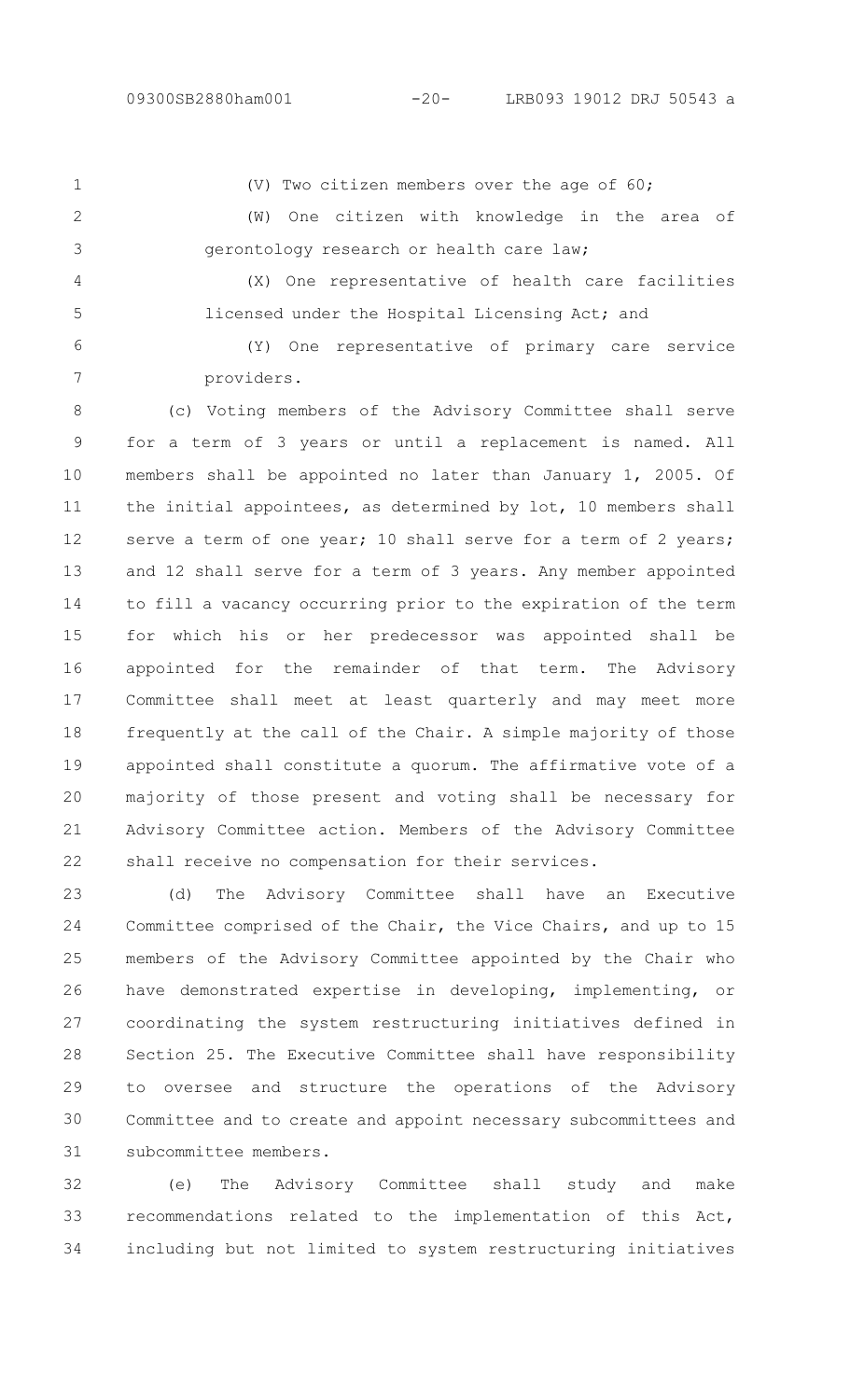09300SB2880ham001 -21- LRB093 19012 DRJ 50543 a

as defined in Section 25 or otherwise related to this Act. 1

|                                   |  | Section 90. The Illinois Act on the Aging is amended by |  |  |  |  |
|-----------------------------------|--|---------------------------------------------------------|--|--|--|--|
| 3 adding Section 4.12 as follows: |  |                                                         |  |  |  |  |

4

17

18

(20 ILCS 105/4.12 new)

### Sec. 4.12. Older Adult Services Act. The Department shall implement the Older Adult Services Act. 5 6

Section 92. The Illinois Health Facilities Planning Act is amended by changing Sections 3 and 12 as follows: 7 8

(20 ILCS 3960/3) (from Ch. 111 1/2, par. 1153) (Section scheduled to be repealed on July 1, 2008) 9 10

Sec. 3. Definitions. As used in this Act: 11

"Health care facilities" means and includes the following facilities and organizations: 12 13

1. An ambulatory surgical treatment center required to be licensed pursuant to the Ambulatory Surgical Treatment Center Act; 14 15 16

2. An institution, place, building, or agency required to be licensed pursuant to the Hospital Licensing Act;

3. Skilled and intermediate long term care facilities licensed under the Nursing Home Care Act; 19 20

3. Skilled and intermediate long term care facilities licensed under the Nursing Home Care Act; 21 22

4. Hospitals, nursing homes, ambulatory surgical treatment centers, or kidney disease treatment centers maintained by the State or any department or agency thereof; 23 24 25 26

5. Kidney disease treatment centers, including a free-standing hemodialysis unit; and 27 28

6. An institution, place, building, or room used for the performance of outpatient surgical procedures that is 29 30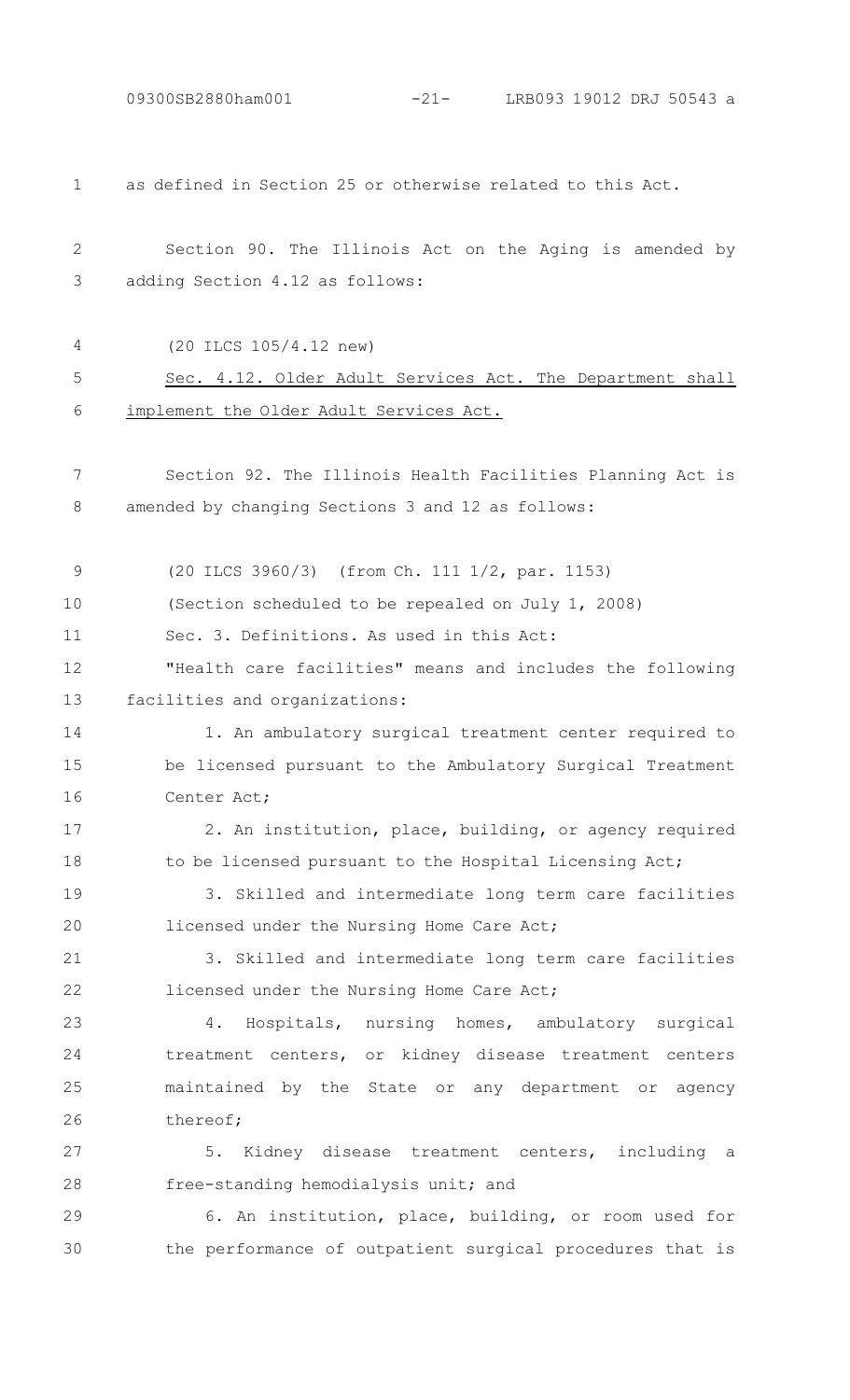leased, owned, or operated by or on behalf of an out-of-state facility. 1  $\mathcal{P}$ 

No federally owned facility shall be subject to the provisions of this Act, nor facilities used solely for healing by prayer or spiritual means. 3 4 5

No facility licensed under the Supportive Residences Licensing Act or the Assisted Living and Shared Housing Act shall be subject to the provisions of this Act. 6 7 8

A facility designated as a supportive living facility that is in good standing with the demonstration project established under Section 5-5.01a of the Illinois Public Aid Code shall not be subject to the provisions of this Act. 9 10 11 12

This Act does not apply to facilities granted waivers under Section 3-102.2 of the Nursing Home Care Act. However, if a demonstration project under that Act applies for a certificate of need to convert to a nursing facility, it shall meet the licensure and certificate of need requirements in effect as of the date of application. 13 14 15 16 17 18

This Act shall not apply to the closure of an entity or a portion of an entity licensed under the Nursing Home Care Act that elects to convert, in whole or in part, to an assisted living or shared housing establishment licensed under the Assisted Living and Shared Housing Act. 19 20 21 22 23

With the exception of those health care facilities specifically included in this Section, nothing in this Act shall be intended to include facilities operated as a part of the practice of a physician or other licensed health care professional, whether practicing in his individual capacity or within the legal structure of any partnership, medical or professional corporation, or unincorporated medical or professional group. Further, this Act shall not apply to physicians or other licensed health care professional's practices where such practices are carried out in a portion of a health care facility under contract with such health care 24 25 26 27 28 29 30 31 32 33 34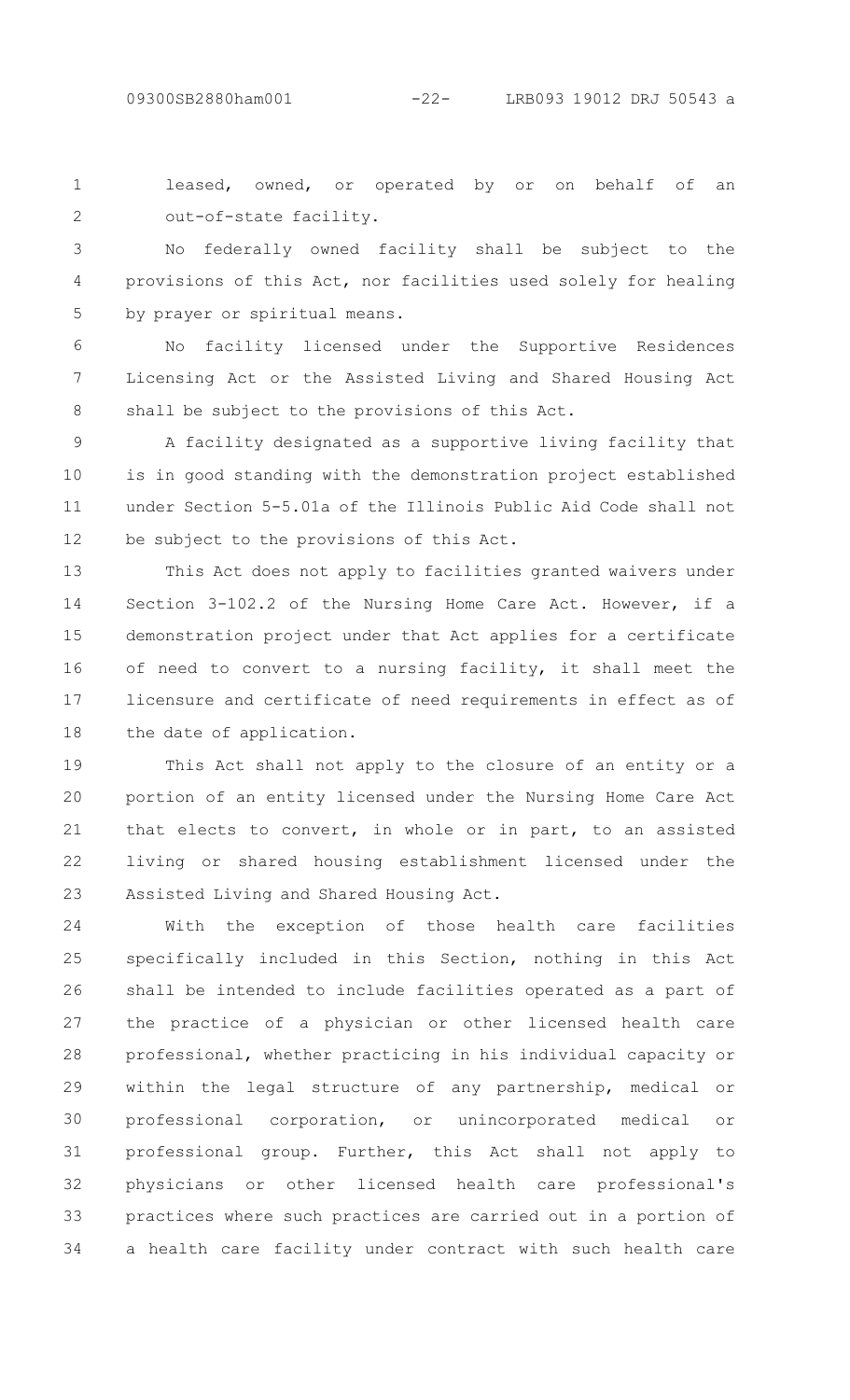facility by a physician or by other licensed health care professionals, whether practicing in his individual capacity or within the legal structure of any partnership, medical or professional corporation, or unincorporated medical or professional groups. This Act shall apply to construction or modification and to establishment by such health care facility of such contracted portion which is subject to facility licensing requirements, irrespective of the party responsible for such action or attendant financial obligation. 1  $\mathcal{P}$ 3 4 5 6 7 8 9

"Person" means any one or more natural persons, legal entities, governmental bodies other than federal, or any combination thereof. 10 11 12

"Consumer" means any person other than a person (a) whose major occupation currently involves or whose official capacity within the last 12 months has involved the providing, administering or financing of any type of health care facility, (b) who is engaged in health research or the teaching of health, (c) who has a material financial interest in any activity which involves the providing, administering or financing of any type of health care facility, or (d) who is or ever has been a member of the immediate family of the person defined by  $(a)$ ,  $(b)$ , or  $(c)$ . 13 14 15 16 17 18 19 20 21 22

23

"State Board" means the Health Facilities Planning Board.

"Construction or modification" means the establishment, erection, building, alteration, reconstruction, modernization, improvement, extension, discontinuation, change of ownership, of or by a health care facility, or the purchase or acquisition by or through a health care facility of equipment or service for diagnostic or therapeutic purposes or for facility administration or operation, or any capital expenditure made by or on behalf of a health care facility which exceeds the capital expenditure minimum; however, any capital expenditure made by or on behalf of a health care facility for (i) the construction or modification of a facility licensed under the 24 25 26 27 28 29 30 31 32 33 34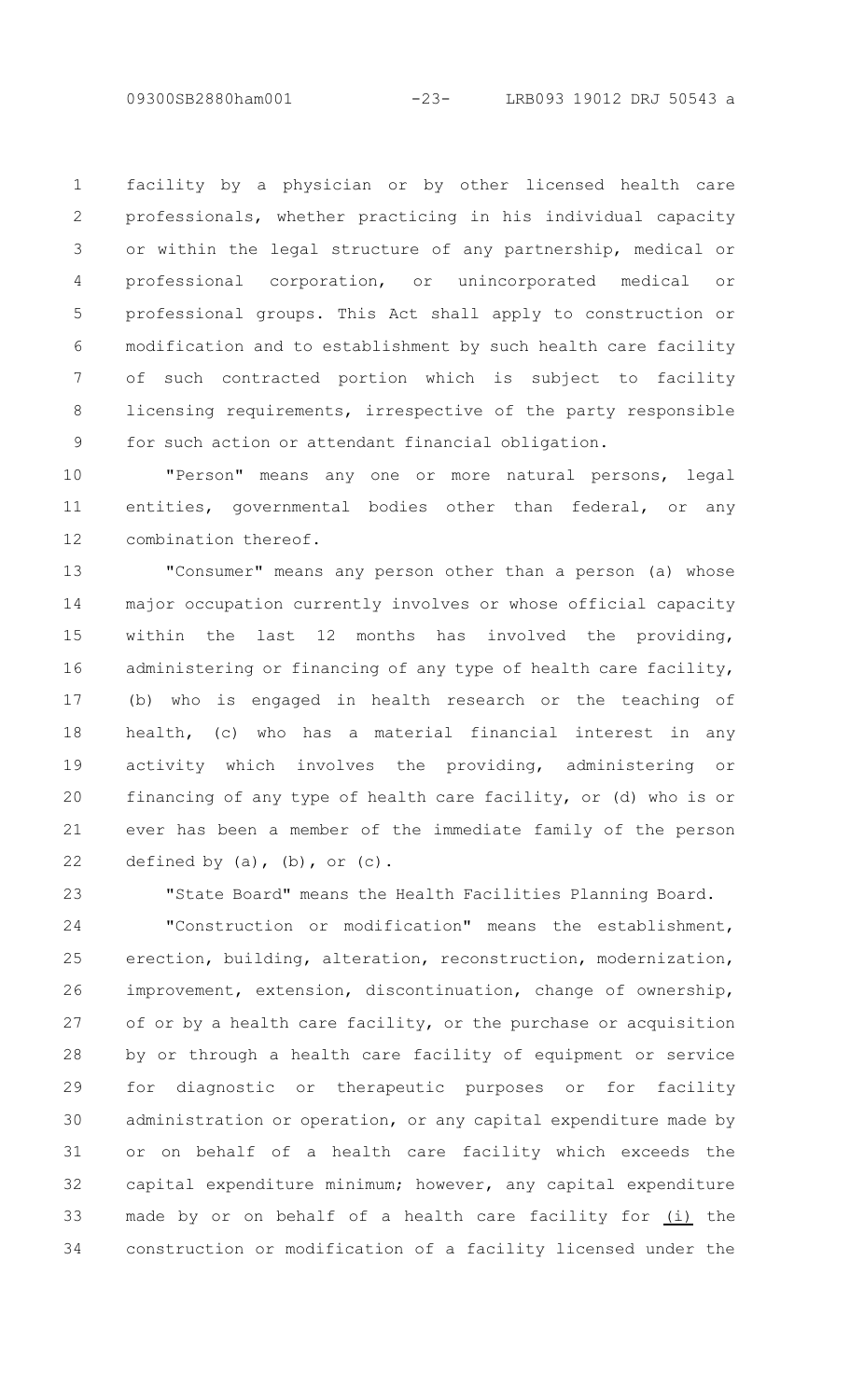Assisted Living and Shared Housing Act or (ii) a conversion project undertaken in accordance with Section 30 of the Older Adult Services Act shall be excluded from any obligations under this Act. 1  $\mathcal{P}$ 3 4

"Establish" means the construction of a health care facility or the replacement of an existing facility on another site. 5 6 7

"Major medical equipment" means medical equipment which is used for the provision of medical and other health services and which costs in excess of the capital expenditure minimum, except that such term does not include medical equipment acquired by or on behalf of a clinical laboratory to provide clinical laboratory services if the clinical laboratory is independent of a physician's office and a hospital and it has been determined under Title XVIII of the Social Security Act to meet the requirements of paragraphs (10) and (11) of Section 1861(s) of such Act. In determining whether medical equipment has a value in excess of the capital expenditure minimum, the value of studies, surveys, designs, plans, working drawings, specifications, and other activities essential to the acquisition of such equipment shall be included. 8 9 10 11 12 13 14 15 16 17 18 19 20 21

"Capital Expenditure" means an expenditure: (A) made by or on behalf of a health care facility (as such a facility is defined in this Act); and (B) which under generally accepted accounting principles is not properly chargeable as an expense of operation and maintenance, or is made to obtain by lease or comparable arrangement any facility or part thereof or any equipment for a facility or part; and which exceeds the capital expenditure minimum. 22 23 24 25 26 27 28 29

For the purpose of this paragraph, the cost of any studies, surveys, designs, plans, working drawings, specifications, and other activities essential to the acquisition, improvement, expansion, or replacement of any plant or equipment with respect to which an expenditure is made shall be included in 30 31 32 33 34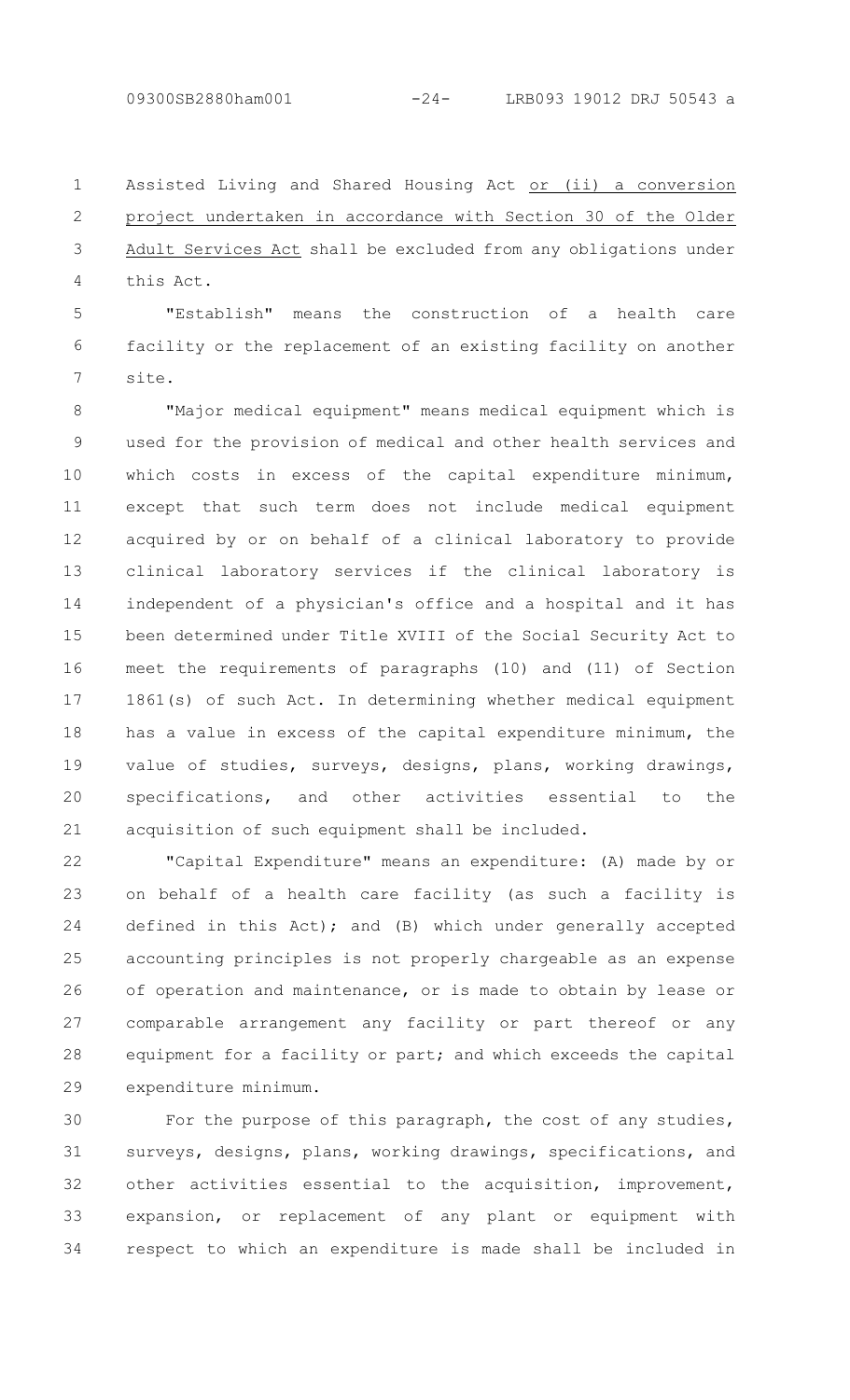determining if such expenditure exceeds the capital expenditures minimum. Donations of equipment or facilities to a health care facility which if acquired directly by such facility would be subject to review under this Act shall be considered capital expenditures, and a transfer of equipment or facilities for less than fair market value shall be considered a capital expenditure for purposes of this Act if a transfer of the equipment or facilities at fair market value would be subject to review. 1 2 3 4 5 6 7 8 9

"Capital expenditure minimum" means \$6,000,000, which shall be annually adjusted to reflect the increase in construction costs due to inflation, for major medical equipment and for all other capital expenditures; provided, however, that when a capital expenditure is for the construction or modification of a health and fitness center, "capital expenditure minimum" means the capital expenditure minimum for all other capital expenditures in effect on March 1, 2000, which shall be annually adjusted to reflect the increase in construction costs due to inflation. 10 11 12 13 14 15 16 17 18 19

"Non-clinical service area" means an area (i) for the benefit of the patients, visitors, staff, or employees of a health care facility and (ii) not directly related to the diagnosis, treatment, or rehabilitation of persons receiving services from the health care facility. "Non-clinical service areas" include, but are not limited to, chapels; gift shops; news stands; computer systems; tunnels, walkways, and elevators; telephone systems; projects to comply with life safety codes; educational facilities; student housing; patient, employee, staff, and visitor dining areas; administration and volunteer offices; modernization of structural components (such as roof replacement and masonry work); boiler repair or replacement; vehicle maintenance and storage facilities; parking facilities; mechanical systems for heating, ventilation, and air conditioning; loading docks; and 20 21 22 23 24 25 26 27 28 29 30 31 32 33 34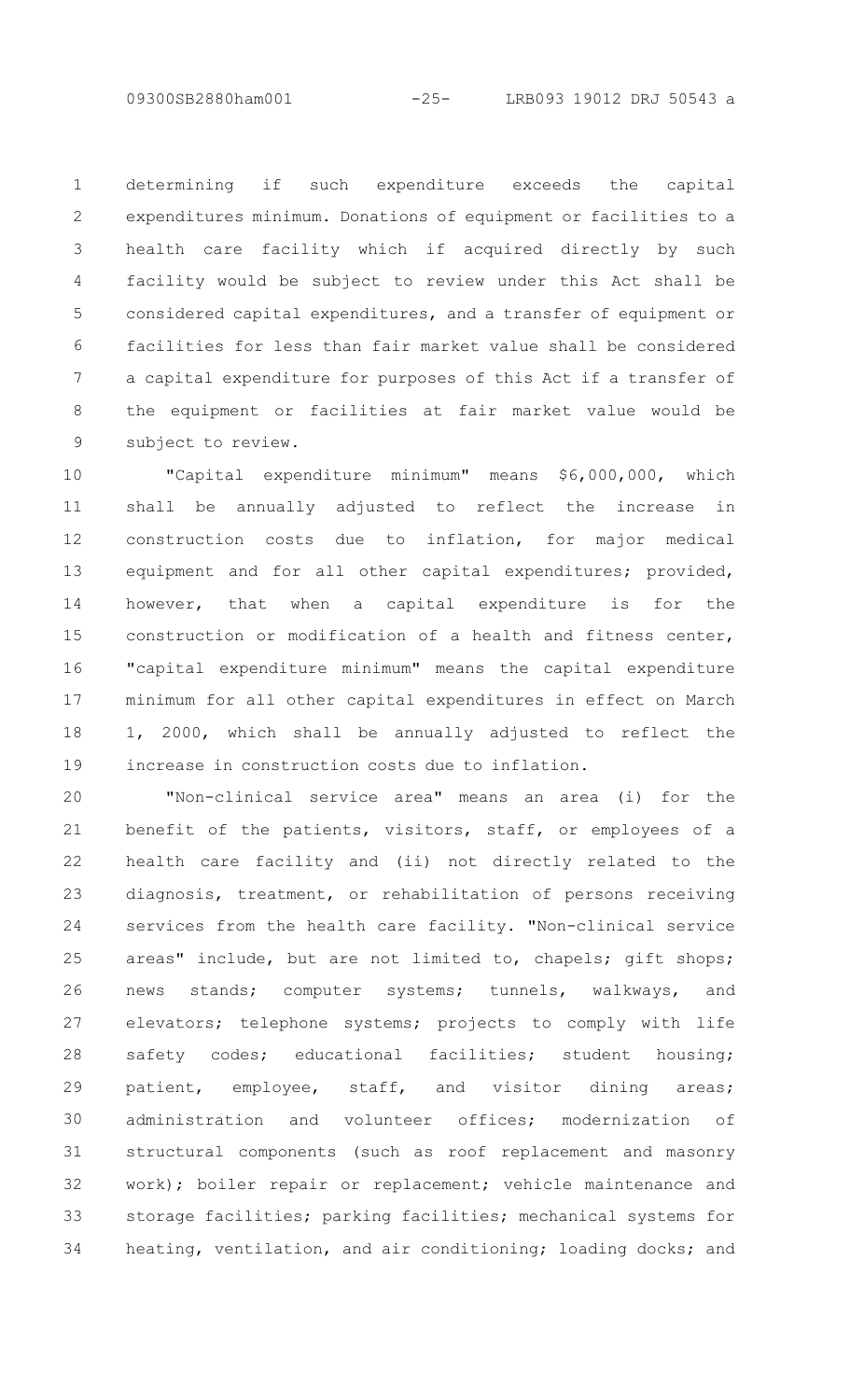repair or replacement of carpeting, tile, wall coverings, window coverings or treatments, or furniture. Solely for the purpose of this definition, "non-clinical service area" does not include health and fitness centers. 1  $\mathcal{P}$ 3 4

"Areawide" means a major area of the State delineated on a geographic, demographic, and functional basis for health planning and for health service and having within it one or more local areas for health planning and health service. The term "region", as contrasted with the term "subregion", and the word "area" may be used synonymously with the term "areawide". 5 6 7 8 9 10

"Local" means a subarea of a delineated major area that on a geographic, demographic, and functional basis may be considered to be part of such major area. The term "subregion" may be used synonymously with the term "local". 11 12 13 14

"Areawide health planning organization" or "Comprehensive health planning organization" means the health systems agency designated by the Secretary, Department of Health and Human Services or any successor agency. 15 16 17 18

"Local health planning organization" means those local health planning organizations that are designated as such by the areawide health planning organization of the appropriate area. 19 20 21 22

"Physician" means a person licensed to practice in accordance with the Medical Practice Act of 1987, as amended. 23  $24$ 

"Licensed health care professional" means a person licensed to practice a health profession under pertinent licensing statutes of the State of Illinois. 25 26 27

"Director" means the Director of the Illinois Department of Public Health. 28 29

30

"Agency" means the Illinois Department of Public Health.

"Comprehensive health planning" means health planning concerned with the total population and all health and associated problems that affect the well-being of people and that encompasses health services, health manpower, and health 31 32 33 34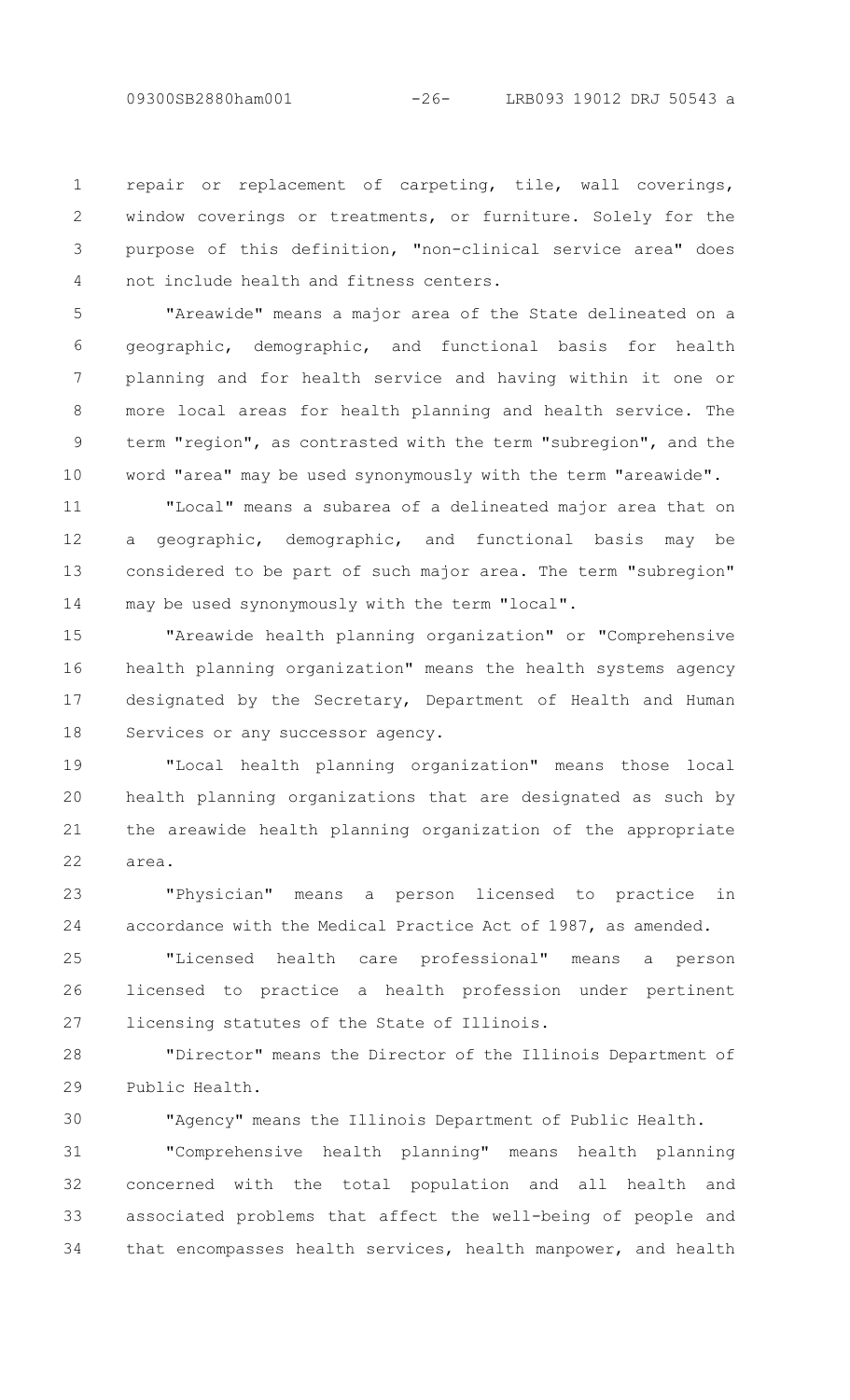facilities; and the coordination among these and with those social, economic, and environmental factors that affect health. 1 2 3

4 5

"Alternative health care model" means a facility or program authorized under the Alternative Health Care Delivery Act.

"Out-of-state facility" means a person that is both (i) licensed as a hospital or as an ambulatory surgery center under the laws of another state or that qualifies as a hospital or an ambulatory surgery center under regulations adopted pursuant to the Social Security Act and (ii) not licensed under the Ambulatory Surgical Treatment Center Act, the Hospital Licensing Act, or the Nursing Home Care Act. Affiliates of out-of-state facilities shall be considered out-of-state facilities. Affiliates of Illinois licensed health care facilities 100% owned by an Illinois licensed health care facility, its parent, or Illinois physicians licensed to practice medicine in all its branches shall not be considered out-of-state facilities. Nothing in this definition shall be construed to include an office or any part of an office of a physician licensed to practice medicine in all its branches in Illinois that is not required to be licensed under the Ambulatory Surgical Treatment Center Act. 6 7 8 9 10 11 12 13 14 15 16 17 18 19 20 21 22

"Change of ownership of a health care facility" means a change in the person who has ownership or control of a health care facility's physical plant and capital assets. A change in ownership is indicated by the following transactions: sale, transfer, acquisition, lease, change of sponsorship, or other means of transferring control. 23 24 25 26 27 28

"Related person" means any person that: (i) is at least 50% owned, directly or indirectly, by either the health care facility or a person owning, directly or indirectly, at least 50% of the health care facility; or (ii) owns, directly or indirectly, at least 50% of the health care facility. (Source: P.A. 93-41, eff. 6-27-03.) 29 30 31 32 33 34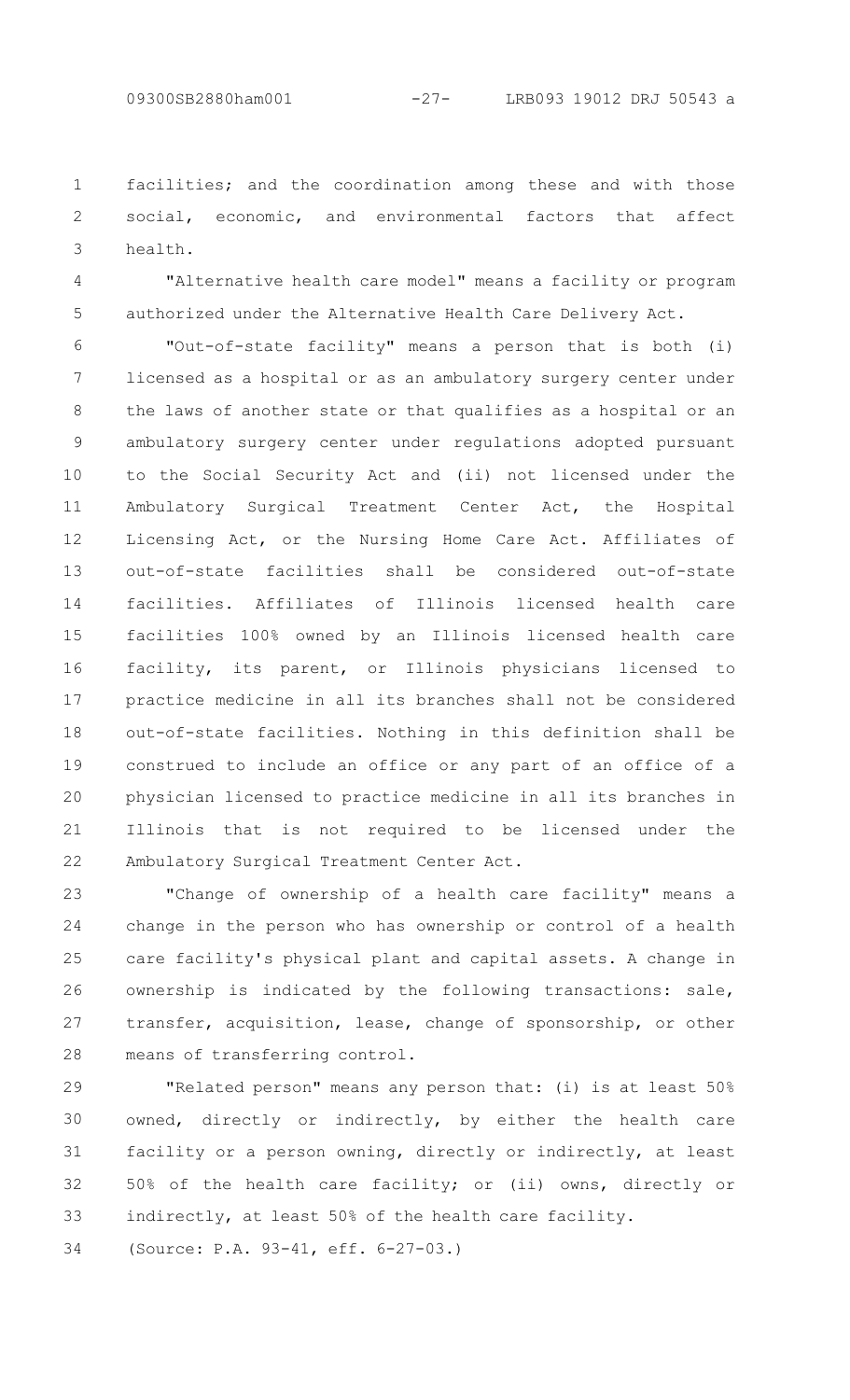2

(20 ILCS 3960/12) (from Ch. 111 1/2, par. 1162) 1

(Section scheduled to be repealed on July 1, 2008)

Sec. 12. Powers and duties of State Board. For purposes of this Act, the State Board shall exercise the following powers and duties: 3 4 5

(1) Prescribe rules, regulations, standards, criteria, procedures or reviews which may vary according to the purpose for which a particular review is being conducted or the type of project reviewed and which are required to carry out the provisions and purposes of this Act. 6 7 8 9 10

(2) Adopt procedures for public notice and hearing on all proposed rules, regulations, standards, criteria, and plans required to carry out the provisions of this Act. 11 12 13

(3) Prescribe criteria for recognition for areawide health planning organizations, including, but not limited to, standards for evaluating the scientific bases for judgments on need and procedure for making these determinations. 14 15 16 17

(4) Develop criteria and standards for health care facilities planning, conduct statewide inventories of health care facilities, maintain an updated inventory on the Department's web site reflecting the most recent bed and service changes and updated need determinations when new census data become available or new need formulae are adopted, and develop health care facility plans which shall be utilized in the review of applications for permit under this Act. Such health facility plans shall be coordinated by the Agency with the health care facility plans areawide health planning organizations and with other pertinent State Plans. 18 19 20 21 22 23 24 25 26 27 28

In developing health care facility plans, the State Board shall consider, but shall not be limited to, the following: 29 30

(a) The size, composition and growth of the population of the area to be served; 31 32

33

(b) The number of existing and planned facilities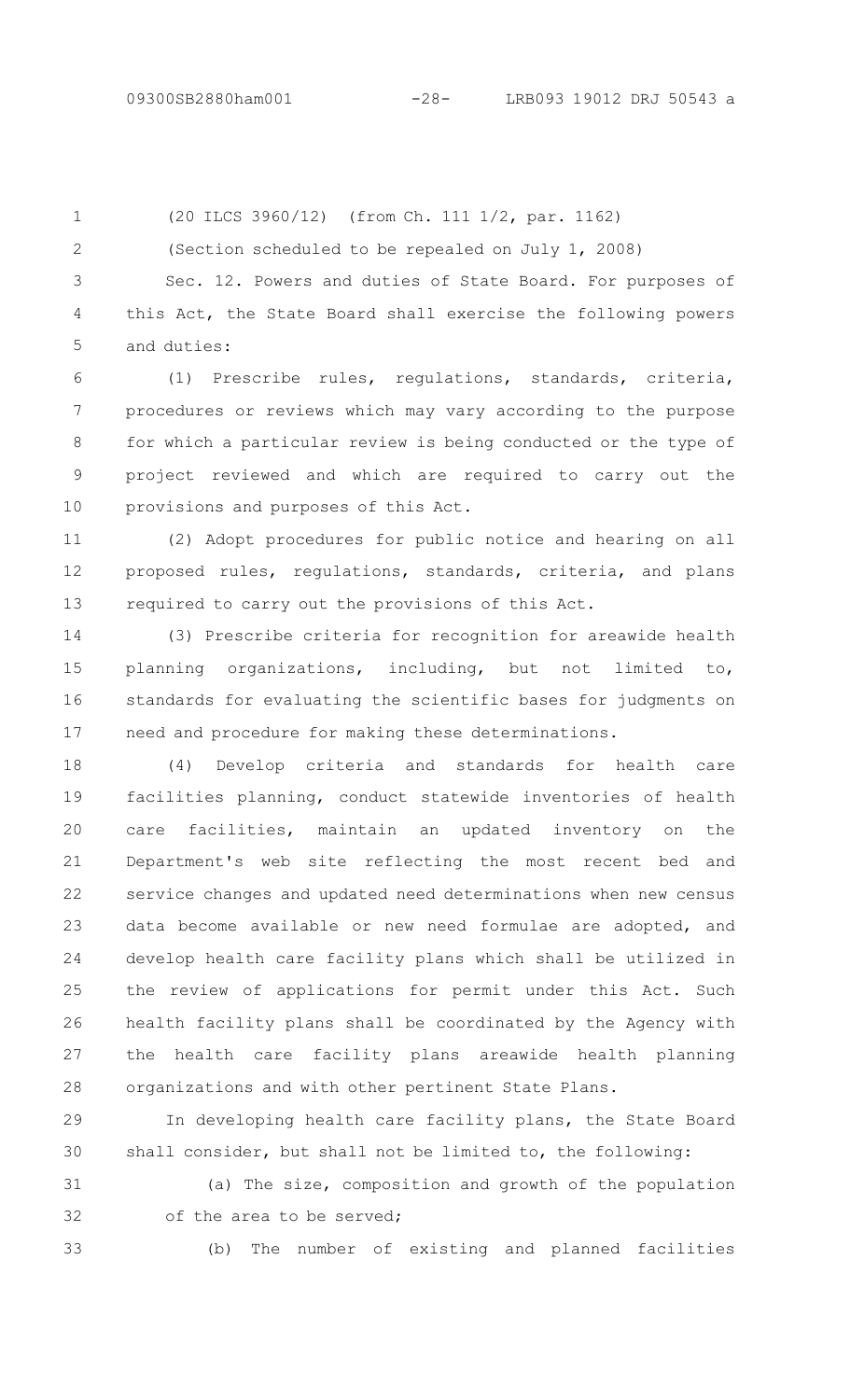| $\mathbf 1$    | offering similar programs;                                     |
|----------------|----------------------------------------------------------------|
| $\overline{2}$ | (c) The extent of utilization of existing facilities;          |
| 3              | (d) The availability of facilities which may serve as          |
| 4              | alternatives or substitutes;                                   |
| 5              | The availability of personnel necessary to the<br>(e)          |
| 6              | operation of the facility;                                     |
| 7              | (f) Multi-institutional planning and the establishment         |
| $8\,$          | of multi-institutional systems where feasible;                 |
| $\mathcal{G}$  | (g) The financial and economic feasibility of proposed         |
| 10             | construction or modification; and                              |
| 11             | (h) In the case of health care facilities established          |
| 12             | by a religious body or denomination, the needs of the          |
| 13             | members of such religious body or denomination may be          |
| 14             | considered to be public need.                                  |
| 15             | The criteria and standards for health care facilities          |
| 16             | planning, including but not limited to the statewide inventory |
| 17             | established under this paragraph (4), shall not be adjusted by |
| 18             | any change in the number of long-term care facility beds       |
| 19             | resulting from nursing home conversion projects undertaken in  |
| 20             | accordance with the Older Adult Services Act.                  |
| 21             | health care facility plans which are developed and<br>The      |
|                |                                                                |

adopted in accordance with this Section shall form the basis for the plan of the State to deal most effectively with statewide health needs in regard to health care facilities. 22 23 24

(5) Coordinate with other state agencies having responsibilities affecting health care facilities, including those of licensure and cost reporting. 25 26 27

(6) Solicit, accept, hold and administer on behalf of the State any grants or bequests of money, securities or property for use by the State Board or recognized areawide health planning organizations in the administration of this Act; and enter into contracts consistent with the appropriations for purposes enumerated in this Act. 28 29 30 31 32 33

34

(7) The State Board shall prescribe, in consultation with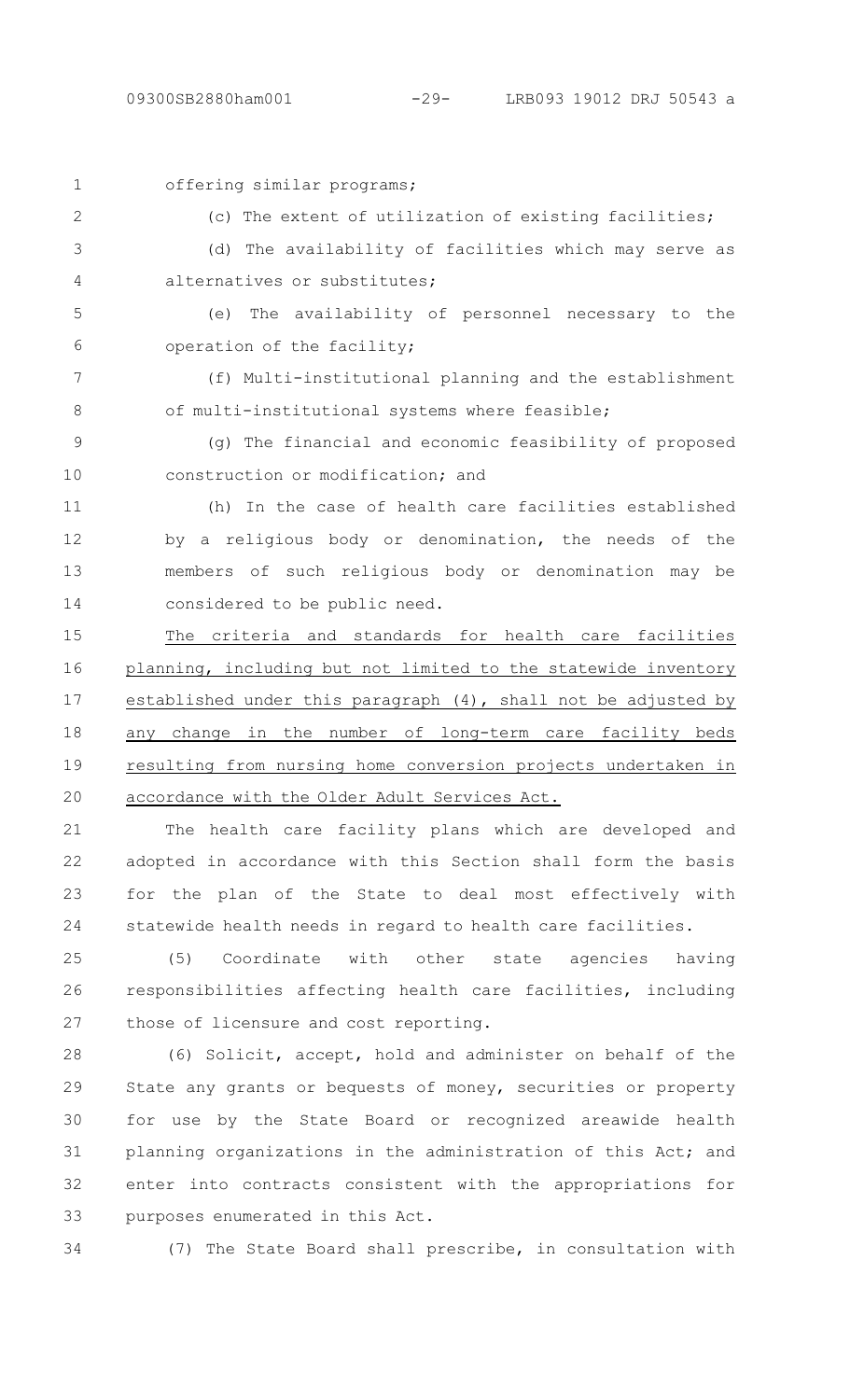the recognized areawide health planning organizations, procedures for review, standards, and criteria which shall be utilized to make periodic areawide reviews and determinations of the appropriateness of any existing health services being rendered by health care facilities subject to the Act. The State Board shall consider recommendations of the areawide health planning organization and the Agency in making its determinations. 1  $\mathcal{P}$ 3 4 5 6 7 8

(8) Prescribe, in consultation with the recognized areawide health planning organizations, rules, regulations, standards, and criteria for the conduct of an expeditious review of applications for permits for projects of construction or modification of a health care facility, which projects are non-substantive in nature. Such rules shall not abridge the right of areawide health planning organizations to make recommendations on the classification and approval of projects, nor shall such rules prevent the conduct of a public hearing upon the timely request of an interested party. Such reviews shall not exceed 60 days from the date the application is declared to be complete by the Agency. 9 10 11 12 13 14 15 16 17 18 19 20

(9) Prescribe rules, regulations, standards, and criteria pertaining to the granting of permits for construction and modifications which are emergent in nature and must be undertaken immediately to prevent or correct structural deficiencies or hazardous conditions that may harm or injure persons using the facility, as defined in the rules and regulations of the State Board. This procedure is exempt from public hearing requirements of this Act. 21 22 23 24 25 26 27 28

(10) Prescribe rules, regulations, standards and criteria for the conduct of an expeditious review, not exceeding 60 days, of applications for permits for projects to construct or modify health care facilities which are needed for the care and treatment of persons who have acquired immunodeficiency syndrome (AIDS) or related conditions. 29 30 31 32 33 34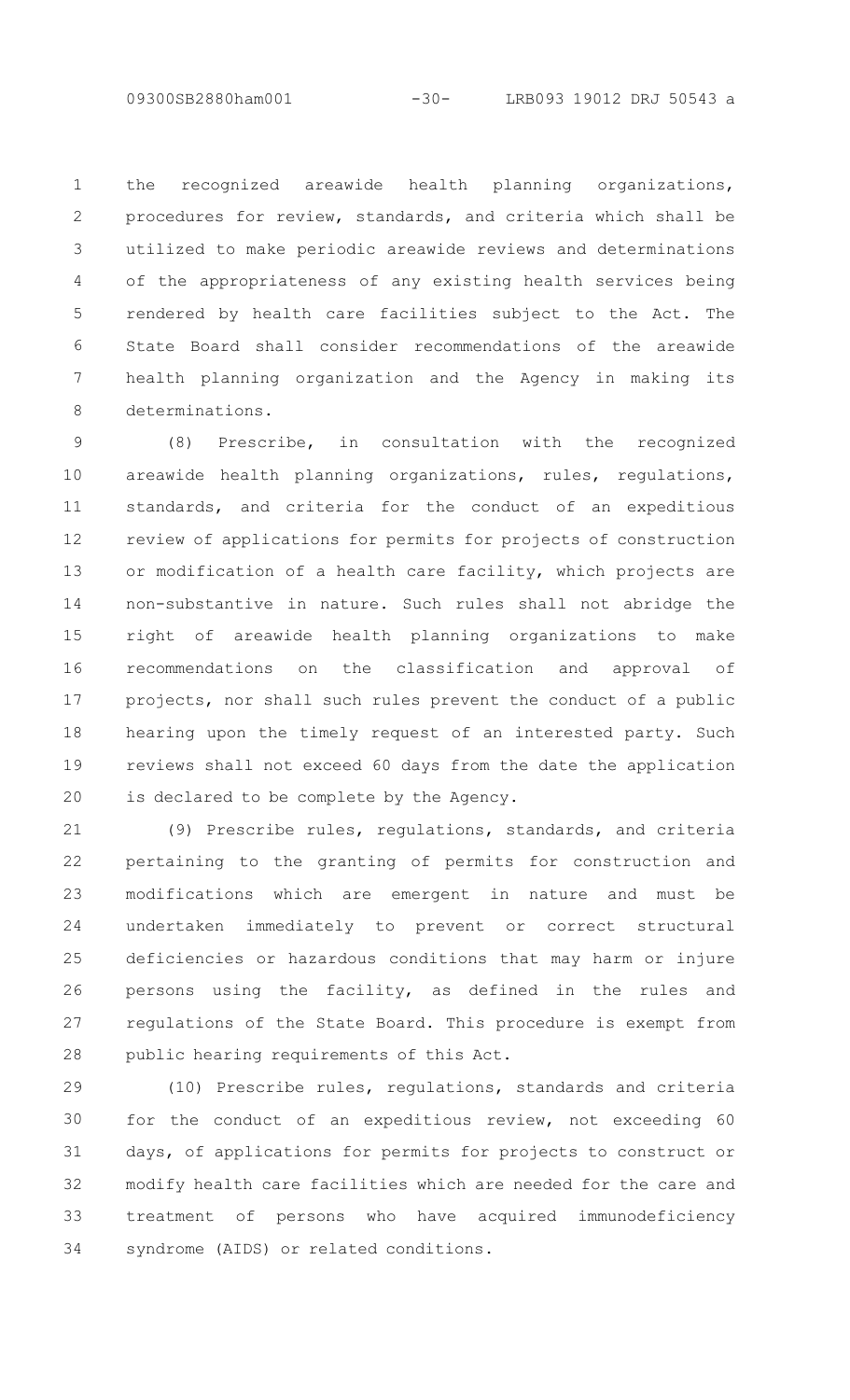(Source: P.A. 93-41, eff. 6-27-03.) 1

### Section 94. The State Finance Act is amended by changing Section 8h and by adding Sections 5.622 and 5.623 as follows: 2 3

4

(30 ILCS 105/5.622 new)

Sec. 5.622. The Nursing Home Conversion Fund. 5

6

(30 ILCS 105/5.623 new)

#### Sec. 5.623. The Older Adult Services Fund. 7

(30 ILCS 105/8h) 8

Sec. 8h. Transfers to General Revenue Fund. 9

(a) Except as provided in subsection (b), notwithstanding Notwithstanding any other State law to the contrary, the Director of the Governor's Office of Management and Budget may from time to time direct the State Treasurer and Comptroller to transfer a specified sum from any fund held by the State Treasurer to the General Revenue Fund in order to help defray the State's operating costs for the fiscal year. The total transfer under this Section from any fund in any fiscal year shall not exceed the lesser of 8% of the revenues to be deposited into the fund during that year or 25% of the beginning balance in the fund. No transfer may be made from a fund under this Section that would have the effect of reducing the available balance in the fund to an amount less than the amount remaining unexpended and unreserved from the total appropriation from that fund for that fiscal year. This Section does not apply to any funds that are restricted by federal law to a specific use or to any funds in the Motor Fuel Tax Fund or the Hospital Provider Fund. Notwithstanding any other provision of this Section, the total transfer under this Section from the Road Fund or the State Construction Account Fund shall not exceed 5% of the revenues to be deposited into 10 11 12 13 14 15 16 17 18 19  $20$ 21 22 23 24 25 26 27 28 29 30